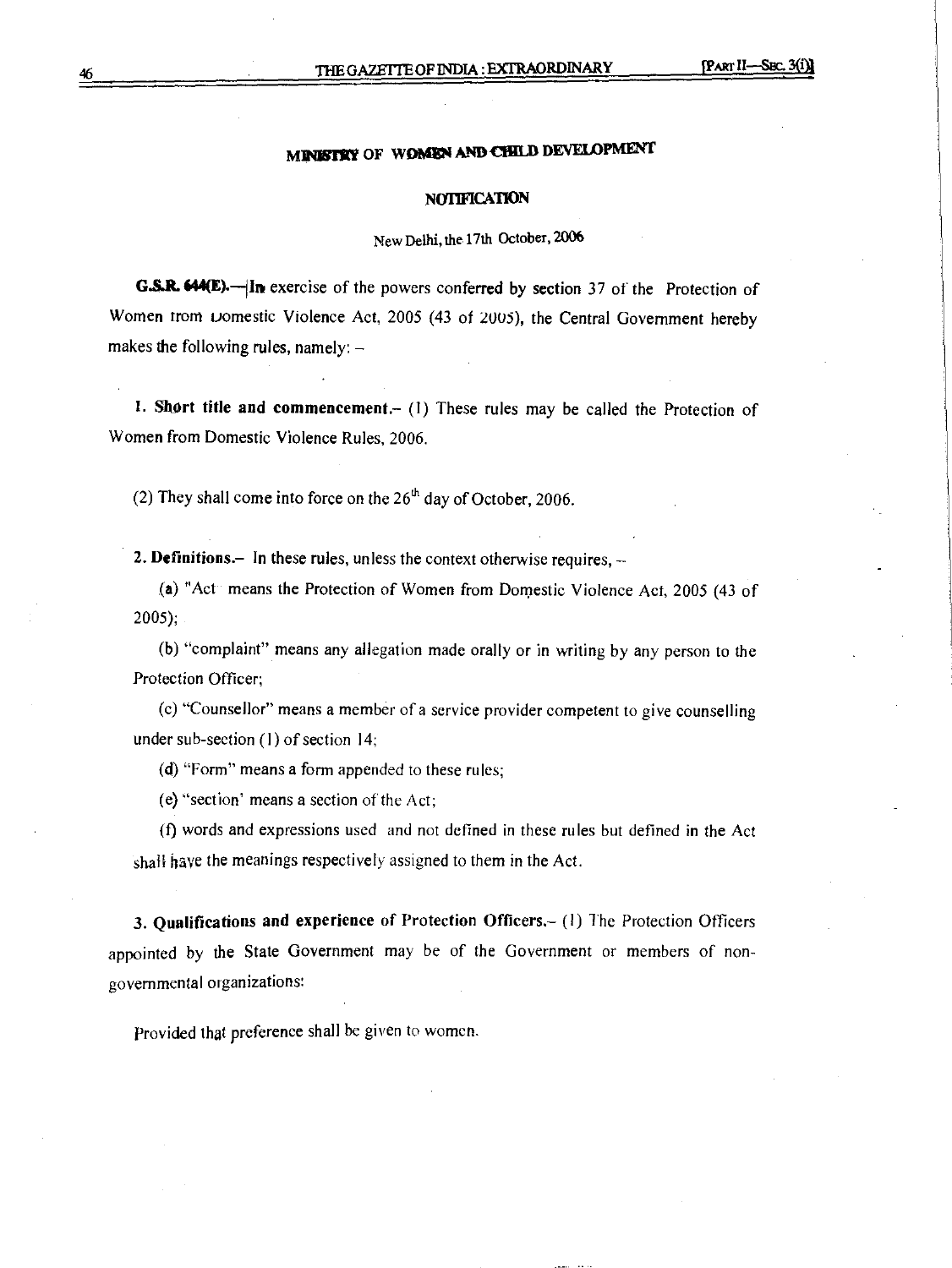(2) Every person appointed as Protection Officer under the Act shall have at least three years experience in social sector.

(3) The tenure of a Protection Officer shall be a minimum period of three years.

(4) The State Government shall provide necessary office assistance to the Protection Officer for the efficient discharge of his or her functions under the Act and these rules.

**4. Information to Protection Officers.—** (1) Any person who has reason to believe that an act of domestic violence has been, or is being, or is likely to be committed may give information about it to the Protection Officer having jurisdiction in the area either orally or in writing.

(2) In case the information is given to the Protection Officer under sub-rule (1) orally, he or she shall cause it to be reduced to in writing and shall ensure that the same is signed by the person giving such information and in case the informant is not in a position to furnish written information the Protection Officer shall satisfy and keep a record of the identity of the person giving such information.

(3) The Protection Officer shall give a copy of the information recorded by him immediately to the informant free of cost.

5. Domestic incident reports.— (I) Upon receipt of a complaint of domestic violence, the Protection Officer shall prepare a domestic incident report in Form **I** and submit the same to the Magistrate and forward copies thereof to the police officer in charge of the police station within the local limits of jurisdiction of which the domestic violence alleged to have been committed has taken place and to the service providers in that area.

(2) Upon a request of any aggrieved person, a service provider may record a domestic incident report in Form **I** and forward a copy thereof to the Magistrate and the Protection Officer having jurisdiction in the area where the domestic violence is alleged to have taken place.

**6. Applications to the Magistrate.— (I)** Every application of the aggrieved person under section 12 shall be in **Form II** or as nearly as possible thereto.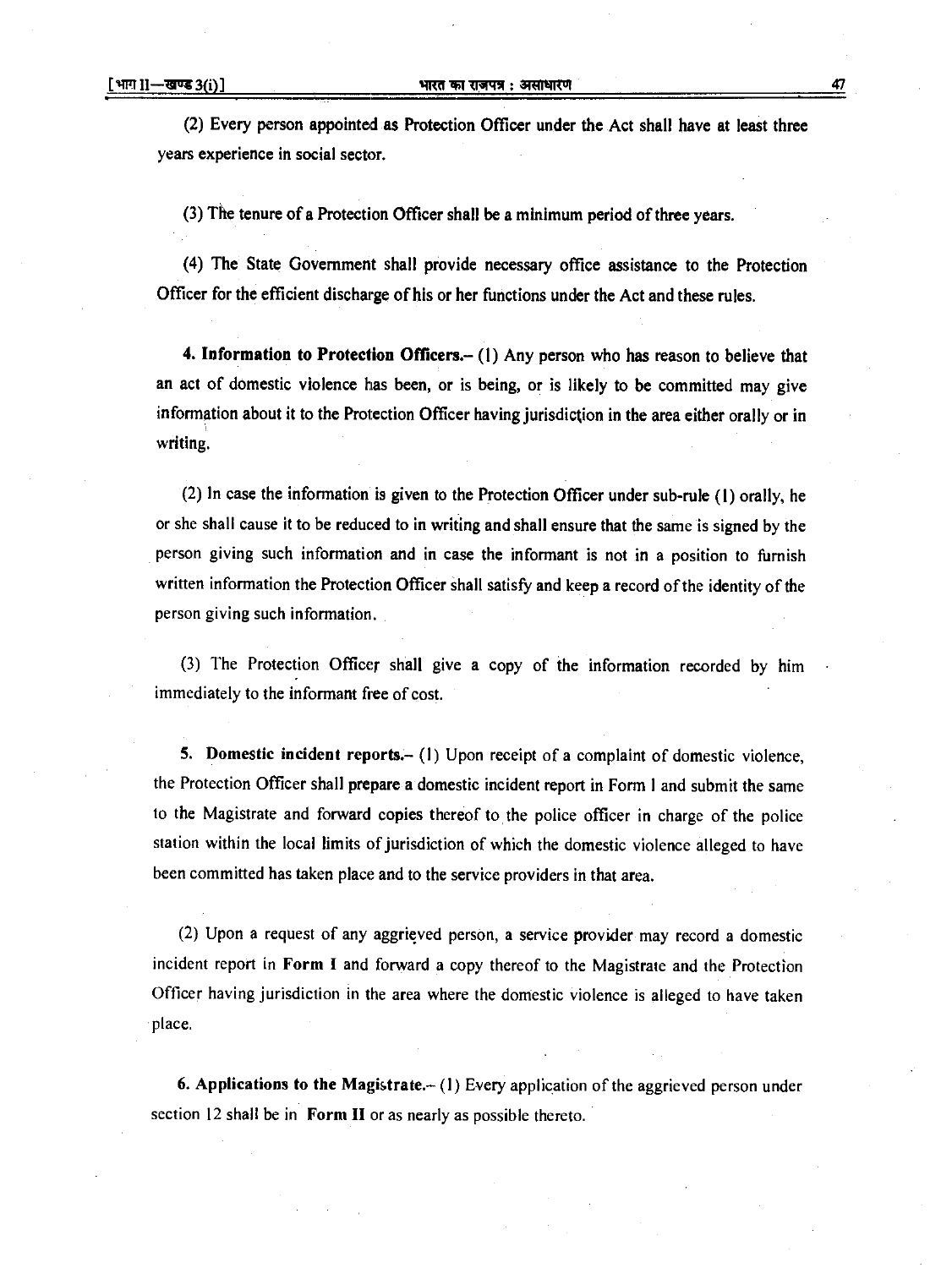(2) An aggrieved person may seek the assistance of the Protection. Officer in preparing her application under sub-rule (1) and forwarding the same to the concerned Magistrate.

(3) In case the aggrieved person is illiterate, the Protection Officer shall read over the application and explain to her the contents thereof.

(4) The affidavit to be filed under sub-section (2) of section 23 shall be filed in **Form III.** 

(5) The applications under section 12 shall be dealt with and the orders enforced in the same manner laid down under section 125 of the Code of Criminal Procedure, 1973 (2 of 1974).

7. **Affidavit for obtaining** *ex-parte .orders* **of Magistrate.–** Every affidavit for obtaining ex-parte order under sub-section (2) of section 23 shall be filed in **Form** 

**8. Duties and functions of Protection Officers.–** (1) It shall be the duty of the Protection Officer –

- (i) to assist the aggrieved person in making a complaint under the Act, if the aggrieved person so desires;
- (ii) to provide her information on the rights of aggrieved persons under the Act as given in **Form IV** which shall be in English or in a vernacular local language;
- (iii) to assist the person in making any application under section 12, or sub-section (2) of section 23 or any other provision of the Act or the rules made thereunder;
- (iv) to prepare a "Safety Plan" including measures to prevent further domestic violence to the aggrieved person, in consultation with the aggrieved person in Form V, after making an assessment of the dangers involved in the situation and on an application being moved under section 12;
- (v) to provide legal aid to the aggrieved person, through the State Legal Aid Services Authority;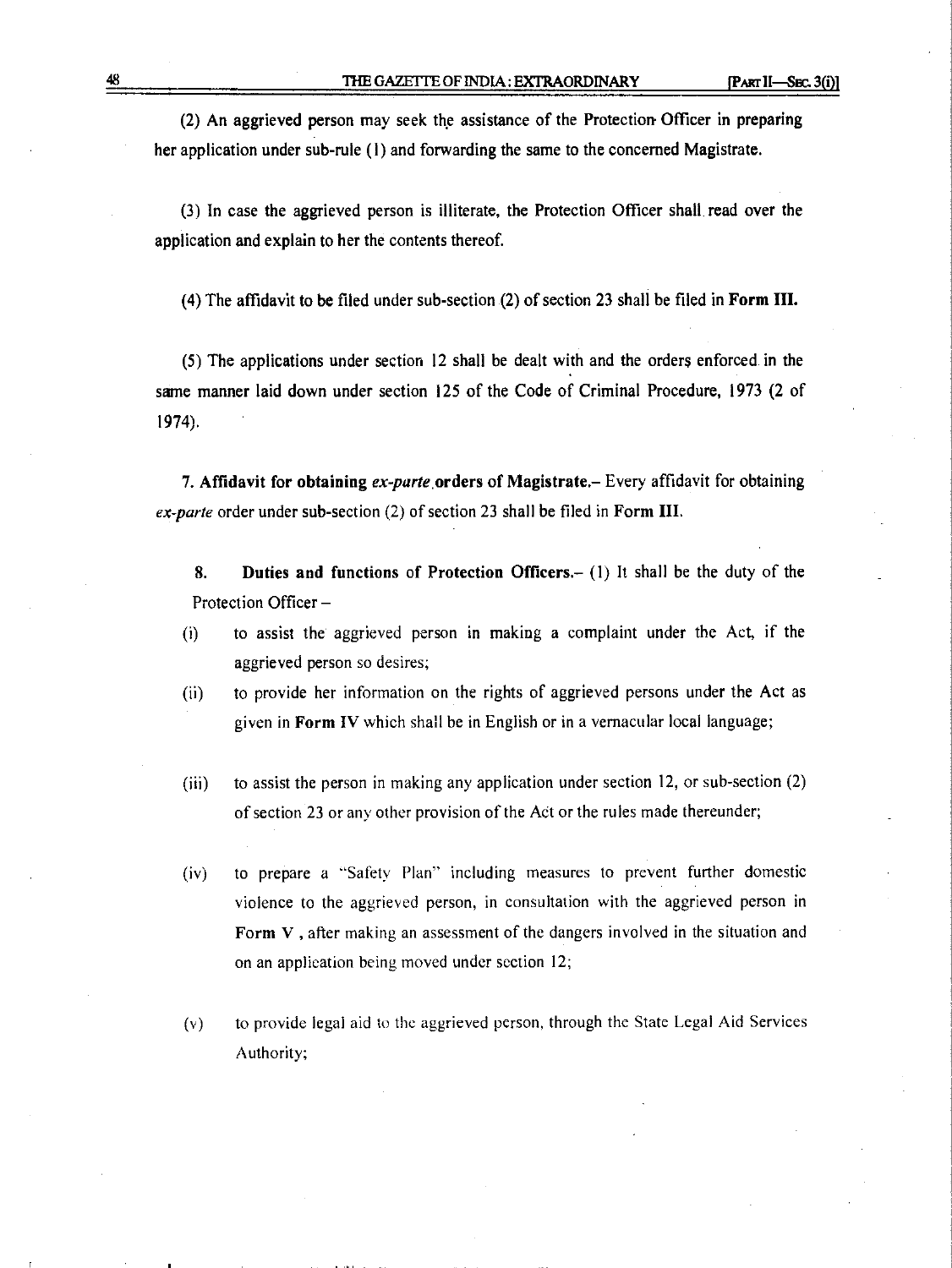- **(vi) to assist the aggrieved person and any child in obtaining medical aid at a medical facility including providing transportation to get the medical facility;**
- **(vii) to assist in obtaining transportation for the aggrieved person and any child to the shelter;**
- **(viii) to inform the service providers registered under the Act that their services may be required in the proceedings under the Act and to invite applications from service providers seeking particulars of their members to be ,appointed as Counsellors in proceedings under the Act under sub-section (1) of section 14 or Welfare Experts under section 15;**
- **(ix) to scrutinise the applications for appointment as Counsellors and forward a list of**  available Counsellors to the Magistrate;
- **(x) to revise once in three years the list of available Counsellors by inviting fresh applications and forward a revised list of Counsellors on the basis thereof to the concerned Magistrate;**
- **(xi) to maintain a record and copies of the report and documents forwarded under sections 9, 12, 20, 21, 22, 23 or any other provisions of the Act or these rules;**
- **(xii) to provide all possible assistance to the aggrieved person and the children to ensure that the aggrieved person is not victimized or pressurized as a consequence of reporting the incidence of domestic violence;**
- **(xiii) to liaise between the aggrieved person or persons, police and service provider in the manner provided under the Act and these rules;**
- **(xiv) to maintain proper records of the service providers, medical facility and shelter homes in the area of his jurisdiction.**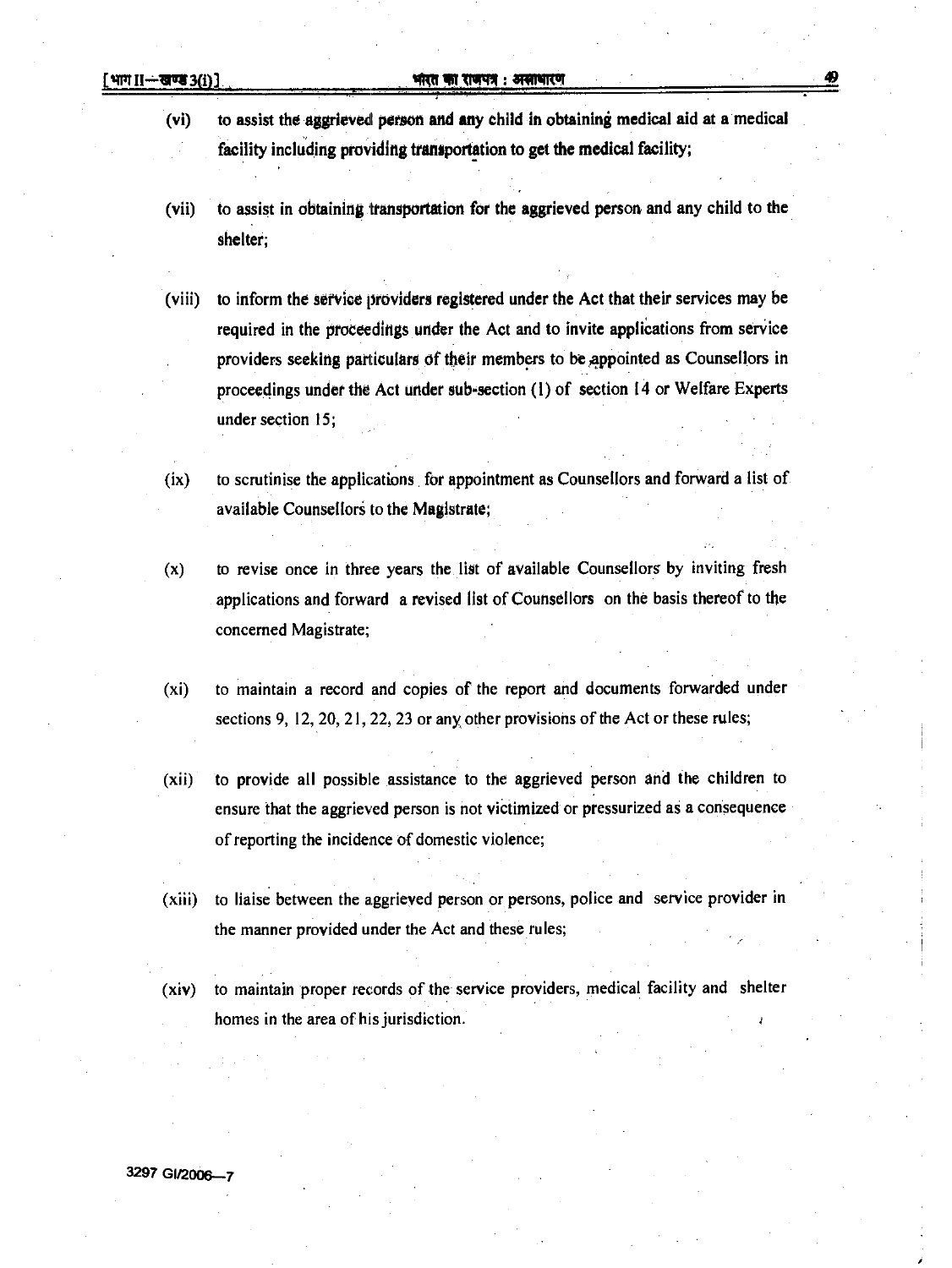**(2) In addition to the duties and functions assigned to a Protection Officer under clauses (a) to (h) of sub-section (1) of section 9, it shall be the duty of every Protection Officer—** 

**(a) to protect the aggrieved persons from domestic violence, in accordance with the provisions of the Act and these rules;** 

**(b) to take all reasonable measures to prevent recurrence of domestic violence against the aggrieved person, in accordance with the provisions of the Act and these rules.** 

**9. Action to be taken in cases of emergency.— If the Protection Officer or a service provider receives reliable information through-e-mail or a telephone call or the like either from the aggrieved person or from any person who has reason to believe that an act of domestic violence is being or is likely to be committed and in a such an emergency situation, the Protection Officer or the service provider, as .the case may be, shall seek immediate assistance of the police who shall accompany the.Protection Officer or the service provider, as the case may be, to the place of occurrence and record the domestic incident report and present the same to the Magistrate without any delay for seeking appropriate orders under the Act.** 

**10. Certain other duties of the Protection Officers.— (I) The Protection Officer, if**  directed to do so in writing, by the Magistrate shall-

**(a) conduct a home visit of the shared household premises and make preliminary enquiry if the court requires clarification, in regard to granting** *ex-parte* **interim relief to**  *the* **aggrieved person under the Act and pass an order for such home visit;** 

**(b) after making appropriate inquiry, file a report on the emoluments, assets, bank accounts or any other documents as may be directed by the court;** 

**(c) restore the possession of the personal effects including gifts and jewellery of the aggrieved person and the shared household to the aggrieved person;** 

**(d) assist the aggrieved person to regain custody of children and secure rights to visit them under his supervision as may be directed by the court.**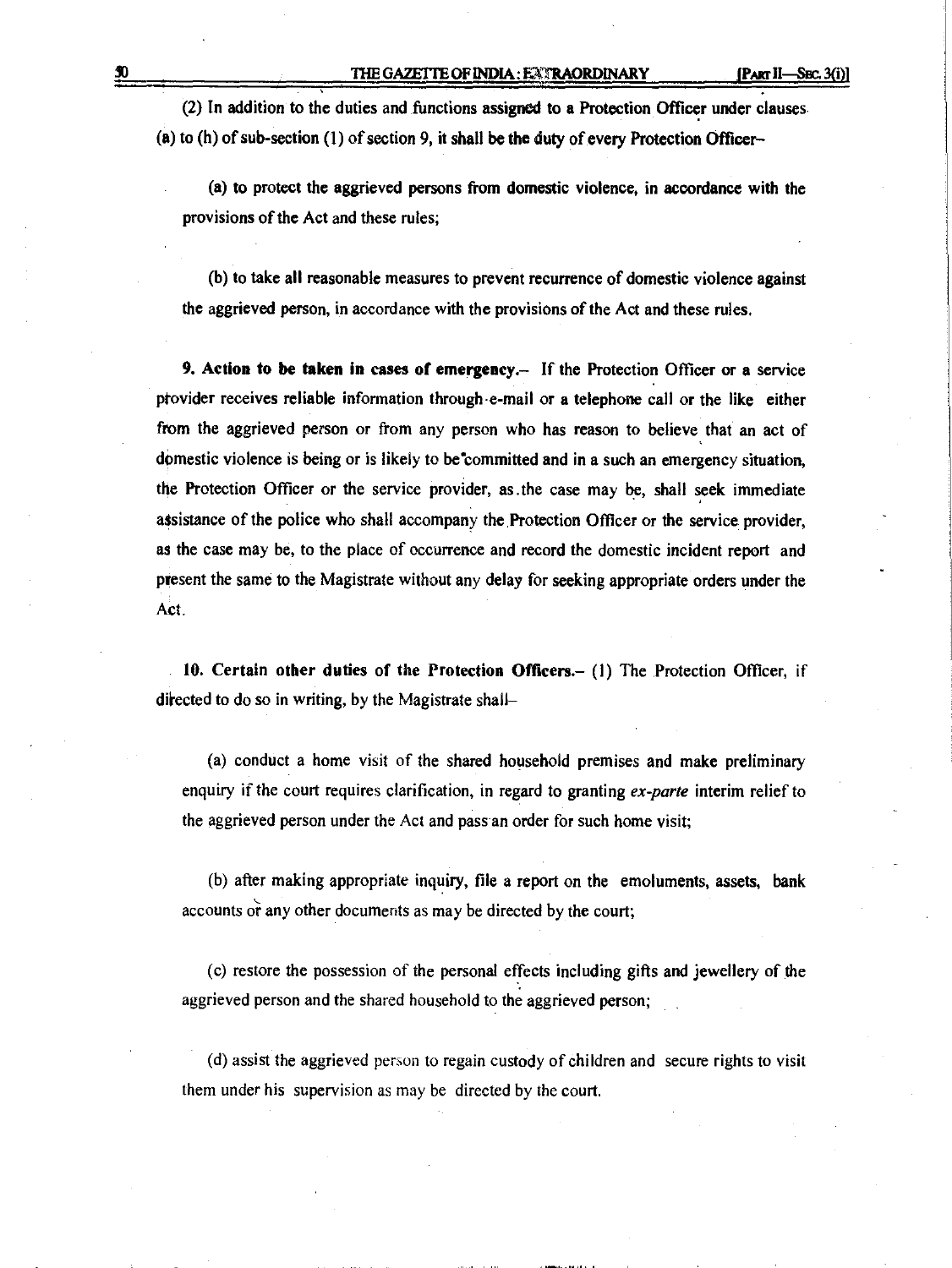### **1 1 Tirofca : 3i4riggin 51 •**

**(e) assist the court in enforcement of orders in the proceedings, Under the Act in the**  manner directed by the Magistrate, including orders under section 12, section 18, section **19, section 20, section 21 or section 23 in such manner as may be directed by the court.** 

**(f) take the assistance of the police,. if required, in confiscating any weapon involved in the alleged domestic violence.** 

**(2) The Protection Officer shall also pertbrm such other duties as may be assigned to him**  by the State Government or the Magistrate in giving effect to the provisions of the Act and **these rules from time to time.** 

**(3) The Magistrate may, in addition to the orders for effective relief in any case, also issue directions relating general practice .for better handling of the cases, to the Protection Officers within his jurisdiction and the Protection Officers shall be bound to carry out the Same.** 

**11. Registration of service providers.— (1) Any voluntary association registered under the Societies Registration Act, 11860 (21 of 1860) or a company registered under the Companies Act, 1956 (1 of 1956) or any other law for time being in force with the objective of protecting the rights and interests of women by any lawful means including providing of legal aid, medical, financial or other assistance and desirous of providing service as a service provider under the Act shall make an application under sub-section (I) of section 10 for**  registration as service provider in Form VI to the State Government.

**(2) The State Government shall, after making such enquiry as it may consider necessary and after satisfying itself about the suitability of the applicant, register it** *as a* **service provider and issue a certificate of such registration:** 

**Provided that no such application shall be rejected without giving the applicant an opportunity of being heard.** 

**(3) Every association or company seeking registration under sub-section (1) of section 10 shall possess the following eligibility criteria, namely:—**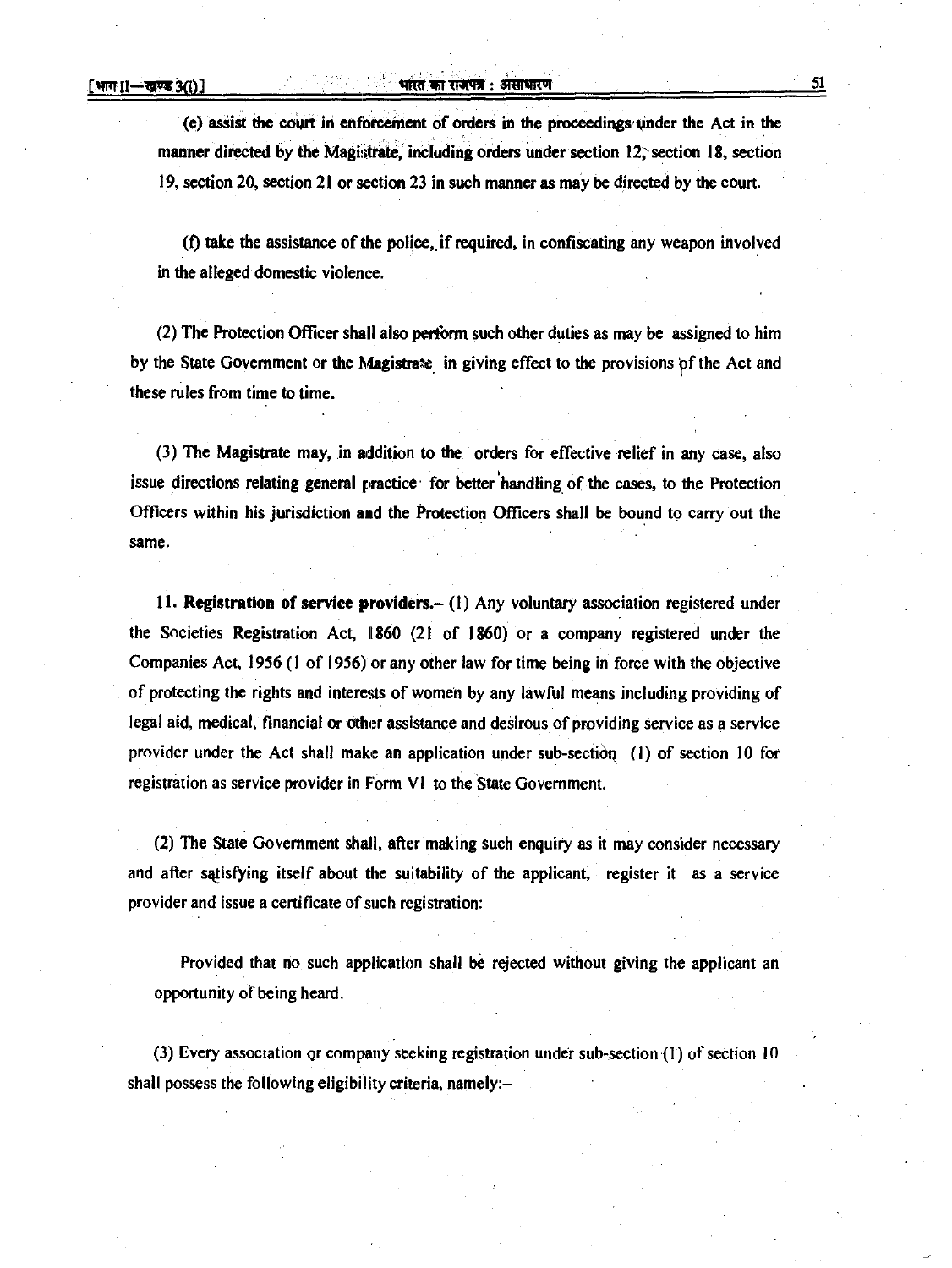(a) It should have been rendering the kind of services it is offering under the Act for at least three years before the date of application for registration under the Act and these rules as a service provider.

(b) In case an applicant for registration is running a medical facility, or a psychiatric counseling centre, or a vocational training institution, the State Government shall ensure that the applicant fulfils the requirements for running such a facility or institution laid down by the respective regulatory authorities regulating the respective professions or institutions.

(c) In case an applicant for registration is running a shelter home, the State Government shall, through an officer or any authority or agency authorised by it, inspect the shelter home, prepare a report and record its finding on the report, detailing that —

(i) the maximum capacity of such shelter home for intake of persons seeking shelter;

(ii) the place is secure for running a shelter home for women and that adequate security arrangements can be put in place for the shelter home;

(iii) the shelter home has a record of maintaining a functional telephone connection or other communication media for the use of the inmates;

(3) The State Government shall provide a list of service providers in the various localities to the concerned Protection Officers and also publish such list of newspapers or onon its website.

(4) The Protection Officer shall maintain proper records by way of maintenance of registers duly indexed, containing the details of the service providers.

**12. Means of service of notices. —** (1) The notices for appearance in respect of the proceedings under the Act shall contain the names of the person alleged to have committed

**.11 ii. .NEW. 1111 11**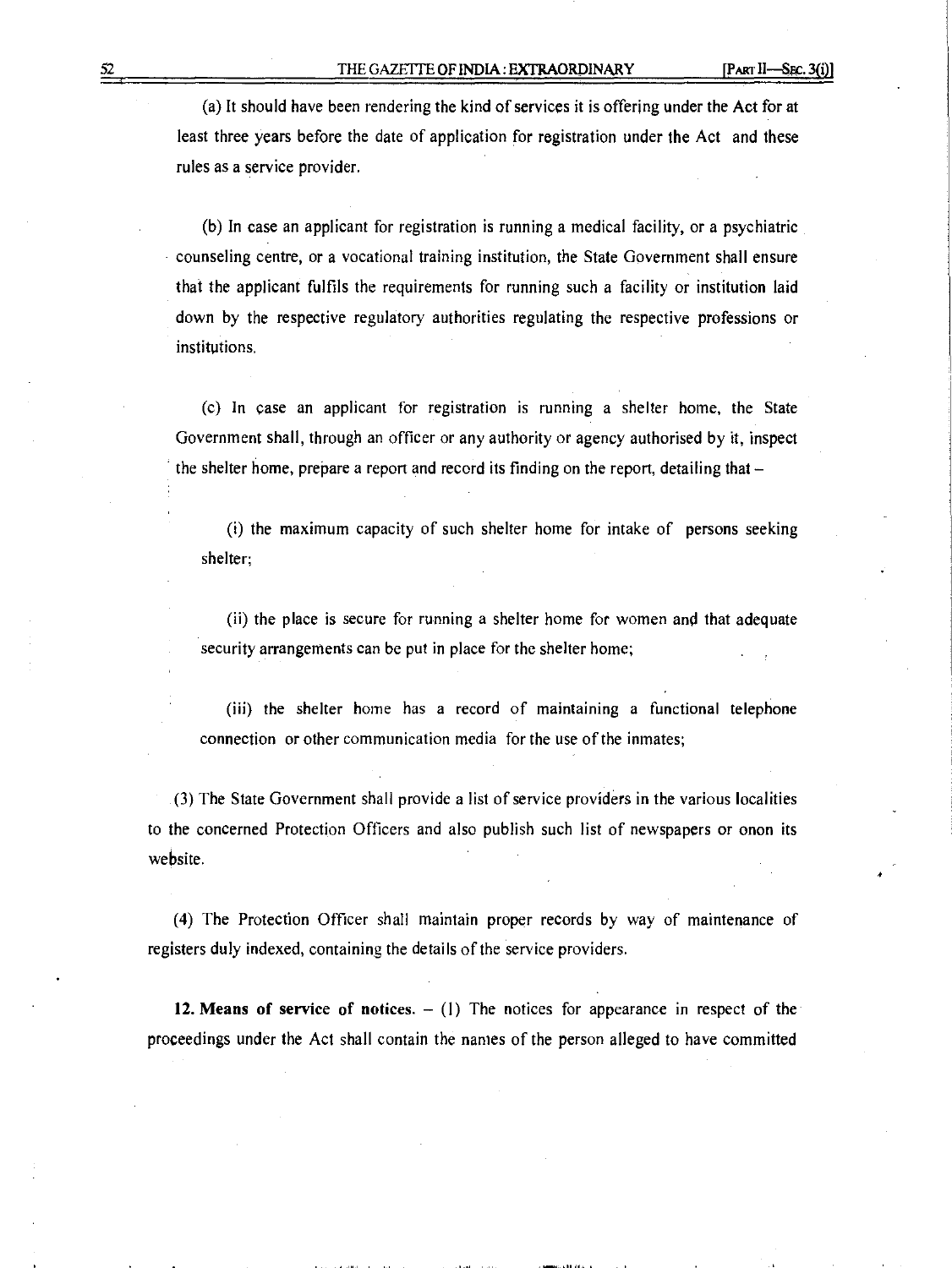domestic violence, the nature of domestic violence and such other details which may **facilitate the identification of person concerned.** 

**(2) The service of notices shall be made in the following manner, namely: —** 

**(a) The notices in respect of the proceedings under the Act shall be served by the Protection Officer or any other person directed by him' to serve the notice, on behalf of the Protection Officer, at the address where the respondent is stated to be ordinarily residing in India by the complainant or aggrieved person or where the respondent is stated**  to be gainfully employed by the complainant or aggrieved person, as the case may be.

**(b) The notice shall be delivered to any person in charge of such place at the moment and in case of such delivery not being possible it shall be pasted at a conspicuous place on the premises,** 

**(c) For serving the notices under section 13 or any other provision of the Act, the provisions under Order V of the Civil Procedure Code, 1908 (5 of 1908) or the provisions under Chapter VI of the Code of Criminal Procedure, 1973 (2 of 1974). as far as practicable may be adopted.** 

**(d) Any order passed for such service of notices shall entail the same consequences, as an order passed under Order V of the Civil Procedure Code, 1908 or Chapter VI of the Code of Criminal. Procedure, 1973 respectively, depending upon the procedure found**  efficacious for making an order for such service under section 13 or any other provision **of the Act and in addition to the procedure prescribed under the Order V or Chapter the court may direct any other steps necessary with a view to expediting the proceedings. to adhere to the time limit provided in the Act** 

**(3) On a statement on the date fixed for appearance of the respondent, or a report of the person authorized to serve the notices under the Act, that service has been effected appropriate orders shall be passed by the court on any pending application for interim relief, after hearing the complainant or the respondent, or both.**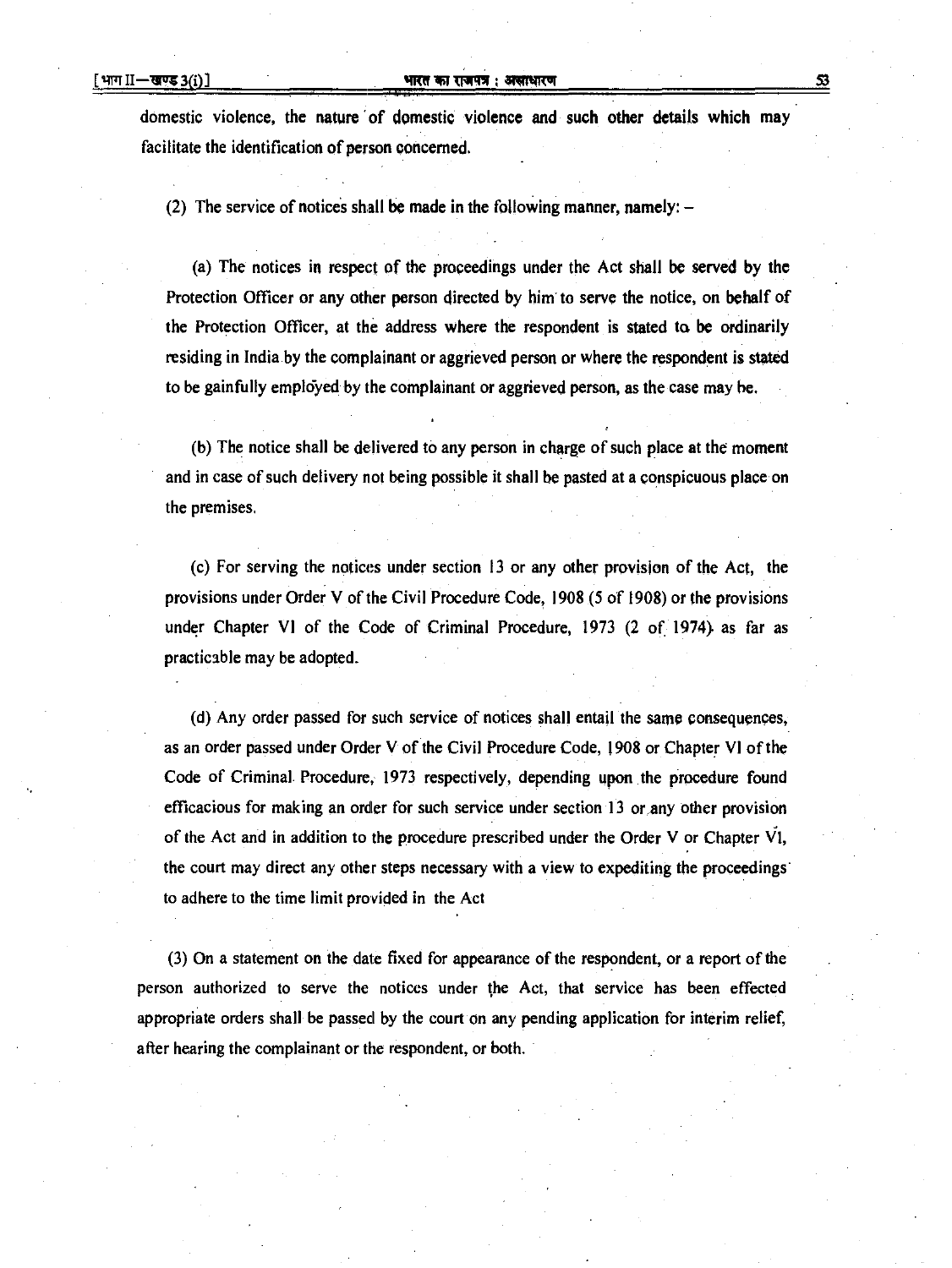**(4) When a protection order is passed restraining the respondent from entering the shared**  household or the respondent is ordered to stay away or not to contact the petitioner, no action **of the aggrieved person including an invitation by the aggrieved person shall be considered as waiving the restraint imposed on the respondent, by the order of the court, unless such protection order is duly modified in accordance with the provisions of sub-section (2) of section 25.** 

**13. Appointment of Counselors.— (1) A person from the list of available Counsellors forwarded by the Protection Officer, shall be appointed as a Counsellor, under intimation to**  the aggrieved person.

**(2) The following persons shall not be eligible to be appointed as Counselors in any proCeedings, namely:-** 

**(i) any** person who is interested or connected with the subject matter of the dispute or **is related to any one of the** parties or to those who represent them unless **such objection is waived by all the parties in writing.** 

**(ii) any legal practitioner who has appeared** for the respondent in the case or any other suit or proceedings connected therewith.

**(\$) The Counsellors shall** as far **as possible be women.** 

**14. Procedure to be followed by Counsellors.— (I) The Counsellor shall work under the general supervision of the court or the Protection Officer or both:** 

() **The Counsellor shall convene a meeting at a place convenient to the aggrieved person or bath the parties.** 

**(3) The factors warranting counselling shall include the factor that the respondent shall furnish** an **undertaking that he would refrain from causing such domestic violence as complained by the complainant and in appropriate cases an undertaking that he will not try to meet, or communicate in any manner through letter or telephone, electronic mail or through**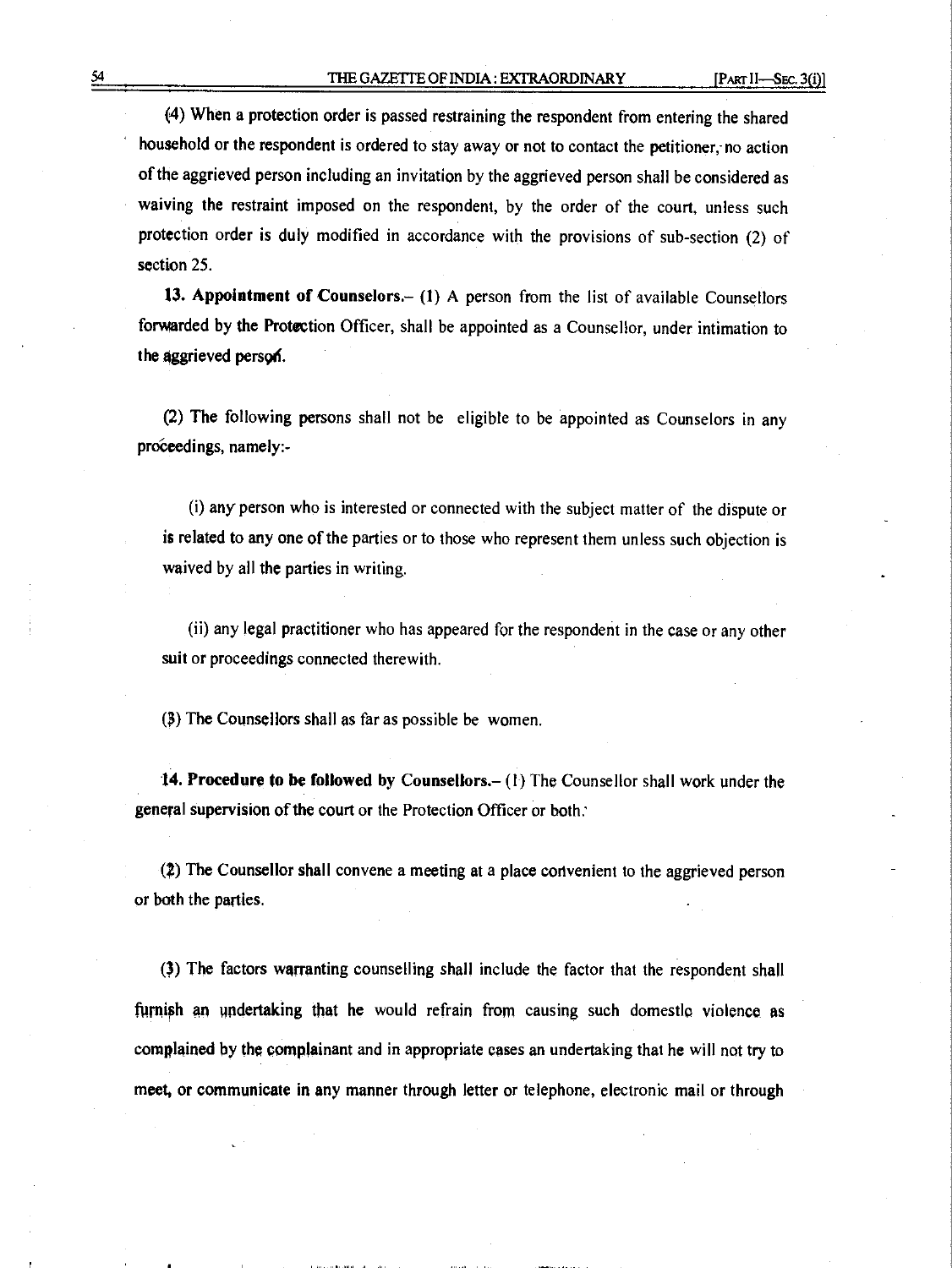#### **[WIT 11-1117g 3(i)] %MT TT VIM :** 371 Roi

any medium except in the counselling proceedings before the counselor or as permissibly by **law or order of a court of competent jurisdiction.** 

**(4) The Counsellor shall conduct the counseling proceedings bearing in mind that that the counseling shall be in the nature of getting an assurance, that the incidence of domestic violence shall not get repeated.** 

**(5) The respondent shall not be allowed to plead any counter justification for the alleged act of domestic violence in counseling the fact that and any justification for the act of domestic violence by the respondent is not allowed to be a part.of the Counselling proceeding should be made known to the respondent, before the proceedings begin..** 

**(6) The respondent shall furnish an undertaking to the Counsellor that he would refrain from causing such domestic violence as complained by the aggrieved person and in appropriate cases an undertaking that he will not try to meet, or communicate in any manner through letter or telephone, e-mail, or through any other medium except in the counseling proceedings before the Counsellor.** 

**(7) If the aggrieved person so desires, the Counsellor shall make efforts of arriving at a settlement of the matter.** 

**(8) The limited scope of the efforts of the Counsellor shall be to arrive at the understanding of the grievances of the aggrieved person and the best possible redressal of her grievances and the efforts shall be to focus on evolving remedies or measures for such redressal.** 

**(9).The Counsellor shall strive to arrive at a settlement of the dispute by suggesting measures for redressal of grievances of the aggrieved person by taking into account the measures or remedies suggested by the parties for counseling and reformulating the terms for the settlement, wherever required.**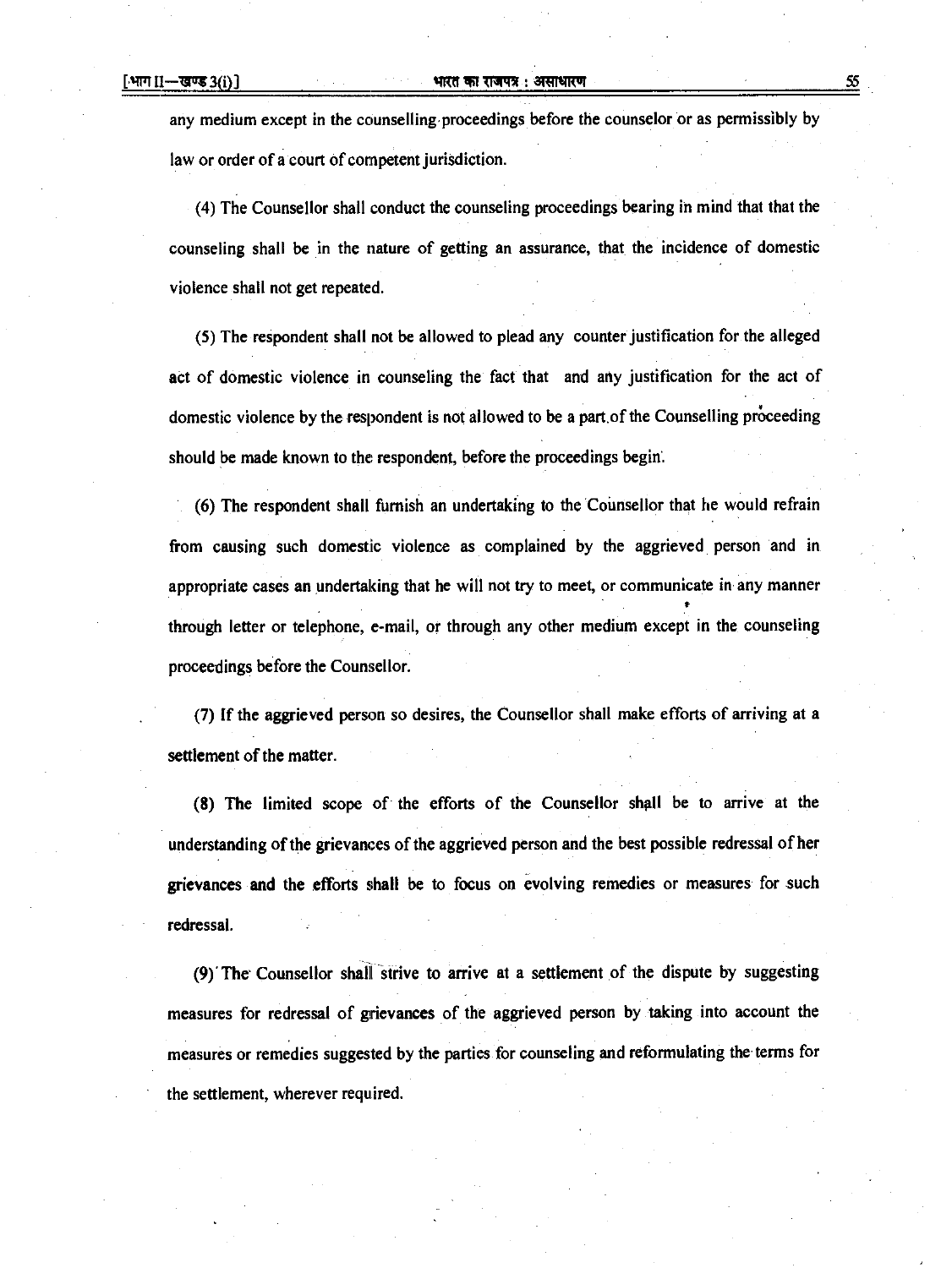(10) The Counsellor shall not be bound by the provisions of the Indian Evidence Act, 1872 or the Code of Civil Procedure, 1908, or the Code of Criminal Procedure, 1973, and his action shall be guided by the principles of fairness and justice and aimed at finding way to bring an end to domestic violence to the satisfaction of the aggrieved person and in making such an effort the Counselor shall give due regard to the wishes and sensibilities of the aggrieved person.

(11) The Counsellor shall submit his report to the Magistrate as expeditiously as possible for appropriate action.

(12) In the event the Counsellor arrives at a resolution of the dispute. he shall record the terms of settlement and get the same endorsed by the parties.

(13) The court may, on being satisfied about the efficacy of the solution and after making a preliminary enquiry from the parties and after, recording reasons for such satisfaction, which may include undertaking by the respondents to refrain from repeating acts of domestic violence, admitted to have been committed by the respondents, accept the terms with or without conditions.

(14) The court shall, on being so satisfied with the report of counseling, pass an order, recording the terms of the settlement or an order modifying the terms of the settlement on being so requested by the aggrieved person, with the consent of the parties.

(15) In cases, where a settlement cannot be arrived at in the counselling proceedings, the Counsellor shall report the failure of such proceedings to the Court and the court shall proceed with the case in accordance with the provisions of the Act.

(16) The record of proceedings shall not be deemed to be material on record in the case on the basis of which any inference may be drawn or an order may be passed solely based on it.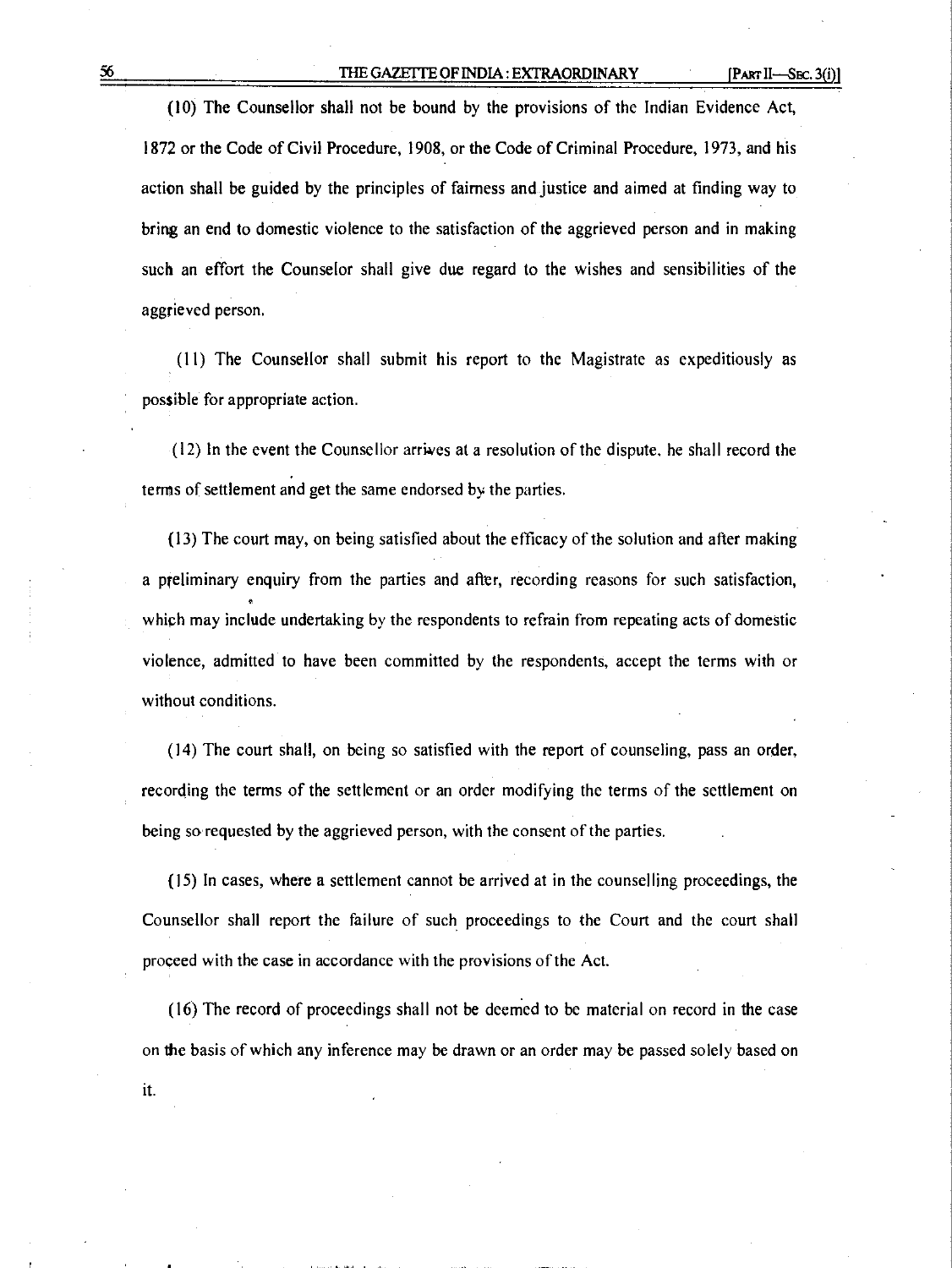#### भारत का राजपत्र: असाधारण

(17) The Court shall pass an order under section 25, only after being satisfied that the **application for such an order is not vitiated by force, fraud or coercion or any other factor and the reasons for such satisfaction shall be recorded in writing in the order, which may include any undertaking or surety given by the respondent.** 

**15. Breach of Protection Orders.— (1) An aggrieved person may report a breach of protection order or ati interim protection order to the Protection Officer.** 

**(2) Every report referred to in sub-rule (1) shall be in writing by the informant and duly signed by** *het* 

**(3) The Protection. Officer shall forward a copy of such complaint with a copy of the protection order of which a breach is alleged to have taken place to the concerned Magistrate for appropriate orders.** 

**(4) The aggrieved parson may, if she so desires, make a complaint of breach of protection order or interim protection order directly to** *the* **Magistrate or the Police, if she so chooses.** 

**(5) 14 at any tithe after a protection order has been breached, the aggrieved person seeks his assistance, the protection officer shall immediately rescue her by seeking help from the local police station and assist the aggrieved person to lodge a report to the local police authorities in appropriate cases,** 

(6) When charges are framed under section 31 or in respect of offences under section **498A of the Indian Penal Code, 1860 (45 of 1860), or any other offence not summarily triable, the Court may separate the proceedings for such offences to be tried in the Manner prescribed under Code of Criminal Procedure, 1973 (2 of 1974) and proceed to summarily try the offence of the breach of Protection Order under section 31, in accordance with the provisions of Chapter XX1 of the Code of Criminal Procedure, 1973 (2 of 1974).** 

**(7) Any resistance to the enforcement of the orders of the Court under the Act by the respondent or any other person purportedly acting on his behalf shall be deemed to be a breach of protection order or an interim protection order covered under the Act.**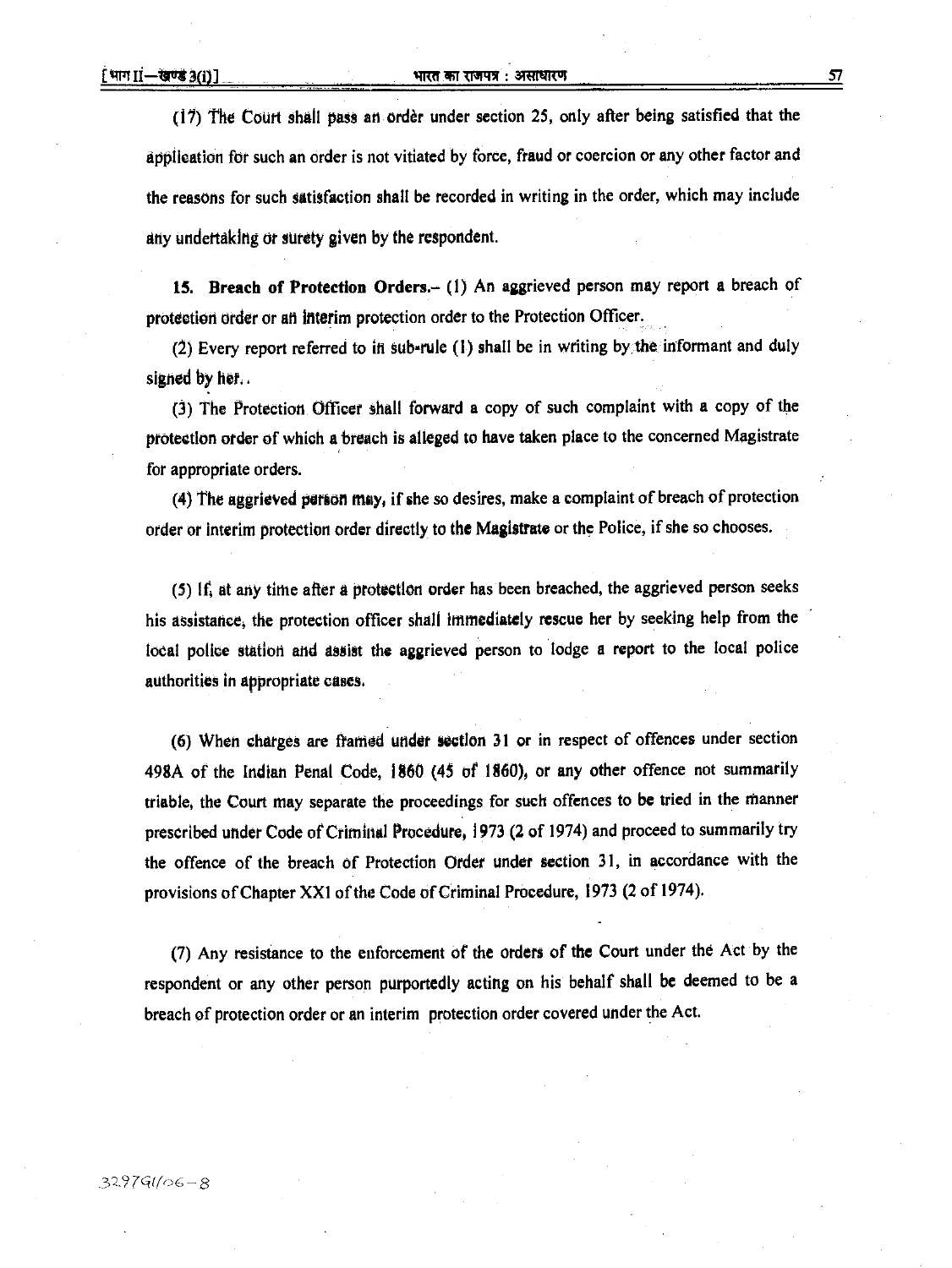(8) A breach of a protection order or an interim protection order shall immediately be  $\cdot$ reported to the local police station having territorial jurisdiction and shall be dealt with as a cognizable offence as provided under sections 31 and 32.

(9) While enlarging the person on bail arrested under the Act, the Court may, by order, impose the following, conditions to protect the aggrieved person and to ensure the presence of the accused before the court, which may include–

(a) an order restraining the accused from threatening to commit or committing an act of domestic violence;

(b) an order preventing the accused from harassing, telephoning or making any contact with the aggrieved person;

(c) an order directing the accused to vacate and stay away from the residence of the aggrieved person or any place she is likely to visit;

(d) an order prohibiting the possession or use of firearm or any other dangerous weapon;

(e) an order prohibiting the consumption of alcohol or other drugs;

(f) any other order required for protection, safety and adequate relief to the aggrieved person.

**16. Shelter to the aggrieved person.– ( I)** On a request being made by the aggrieved person, the Protection Officer or a service provider may make a request under **section 6** to the person in charge of a shelter home in writing, clearly stating that the application is being made under section 6.

(2) When a Protection Officer makes a request referred to in sub-rule (1), it shall be accompanied by a copy of the domestic incident report registered, under section 9 or under section 10:

Provided that shelter home shall not refuse shelter to an aggrieved person under the Act, for her not having lodged a domestic incident report, prior to the making of request for shelter in the shelter home.

(3) if the aggrieved person so desires, the shelter home shall not disclose the identity of the aggrieved person in the shelter home or communicate the same to the person complained against.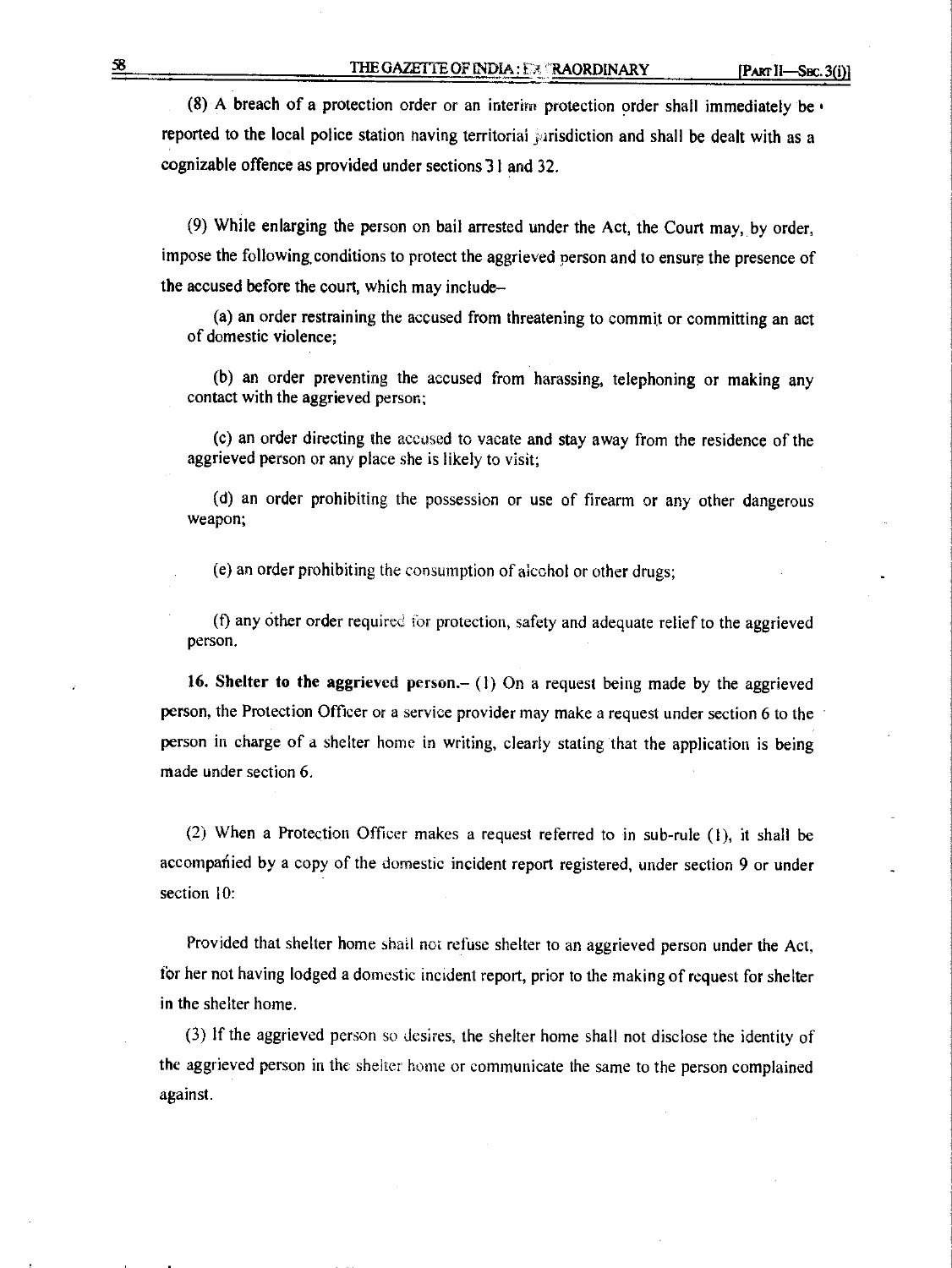**17. Medical Facility to the aggrieved person.— (I) The aggrieved person or the Protection Officer or the service provider may make a request under section 7 to a person in charge of a medical facility in writing, clearly stating that the application is being made under section 7.** 

**(2) When a Protection Officer makes such a request, it shall be accompanied by a copy of the domestic incident report:** 

**Provided that the medical facility shall not refuse medical assistance to an aggrieved person under the Act, for her not having lodged a domestic incident report, prior to making a request for medical assistance or examination to the medical facility.** 

**(3) If no domestic incident report has been made, the person-in-charge of the medical facility shall fill in Form I and forward the same to the local Protection Officer.** 

**(4) The medical facility shall supply a copy of the medical examination report to the aggrieved person free of cost.**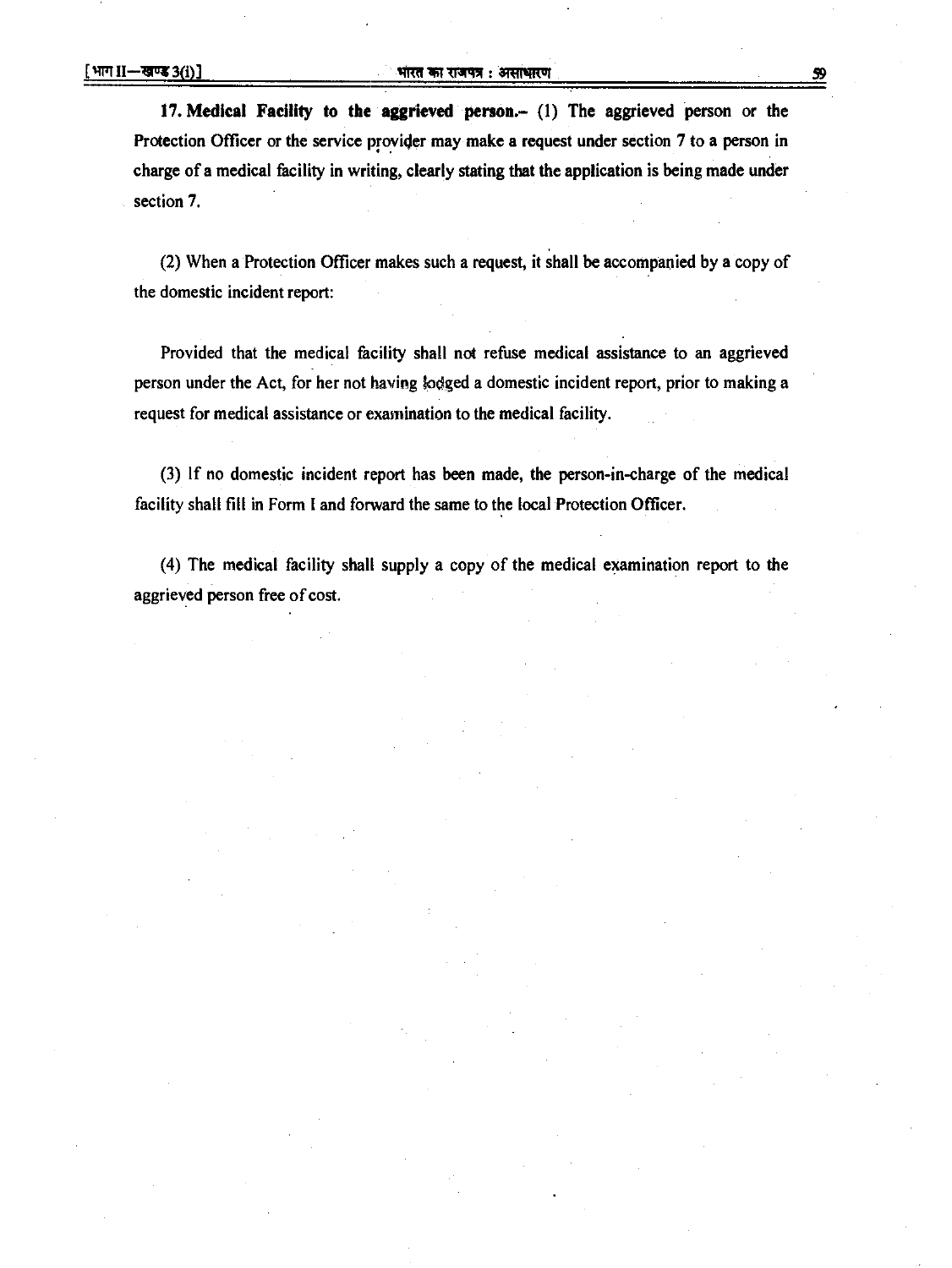### **FORM I**

[See rule  $5(1)$  and  $(2)$  and  $17(3)$ ]

### **Domestic Incident Report under sections 9 (b) and 37 (2)** (c) **of the Protection of Women from Domestic Violence Act, 2005 (43 of 2005)**

I. Details of the complainant/aggrieved person

- (1) Name of the complainant/aggrieved person:
- (2) Age:
- (3) Address of the shred household:
- (4) Present Address:
- (5) Phone Number, if any:
- 2. Details of Respondents:

| S.No. | Name | Relationship<br>with the<br>aggrieved<br>person | Address | Telephone<br>No. if any. |
|-------|------|-------------------------------------------------|---------|--------------------------|
|       |      |                                                 |         |                          |

3. Details of children, if any, of the aggrieved person:

(a) Number of Children:

(b) Details of children:

| -----<br>Name | Age | Sex | With whom at     |
|---------------|-----|-----|------------------|
|               |     |     | present residing |
|               |     |     |                  |

4. Incidents of domestic violence:

| S.No. | Date, place                       | Person who           | <b>Types of violence</b>                                                                                                                                                                                                                                                                                                                                            | Remarks |  |
|-------|-----------------------------------|----------------------|---------------------------------------------------------------------------------------------------------------------------------------------------------------------------------------------------------------------------------------------------------------------------------------------------------------------------------------------------------------------|---------|--|
|       | and time of<br>caused<br>violence | domestic<br>violence | <b>Physical violence</b>                                                                                                                                                                                                                                                                                                                                            |         |  |
|       |                                   |                      | Causing hurt of any kind,<br>please specify.                                                                                                                                                                                                                                                                                                                        |         |  |
|       |                                   |                      | (ii) Sexual violence                                                                                                                                                                                                                                                                                                                                                |         |  |
|       |                                   |                      | Please tick mark $ \sqrt{\ } $ the column applicable.                                                                                                                                                                                                                                                                                                               |         |  |
|       |                                   |                      | <b>B</b> Forced sexual intercourse.<br>$\Box$ Forced to<br>watch<br>pornography or other<br>obscene material<br><b>Exercibly</b> using you<br>to<br>entertain others<br>$\Box$ Any other act of sexual<br>abusing,<br>nature.<br>humiliating, degrading or<br>otherwise violative of your<br>dignity (please specify<br>details in the<br>space<br>provided below): |         |  |

60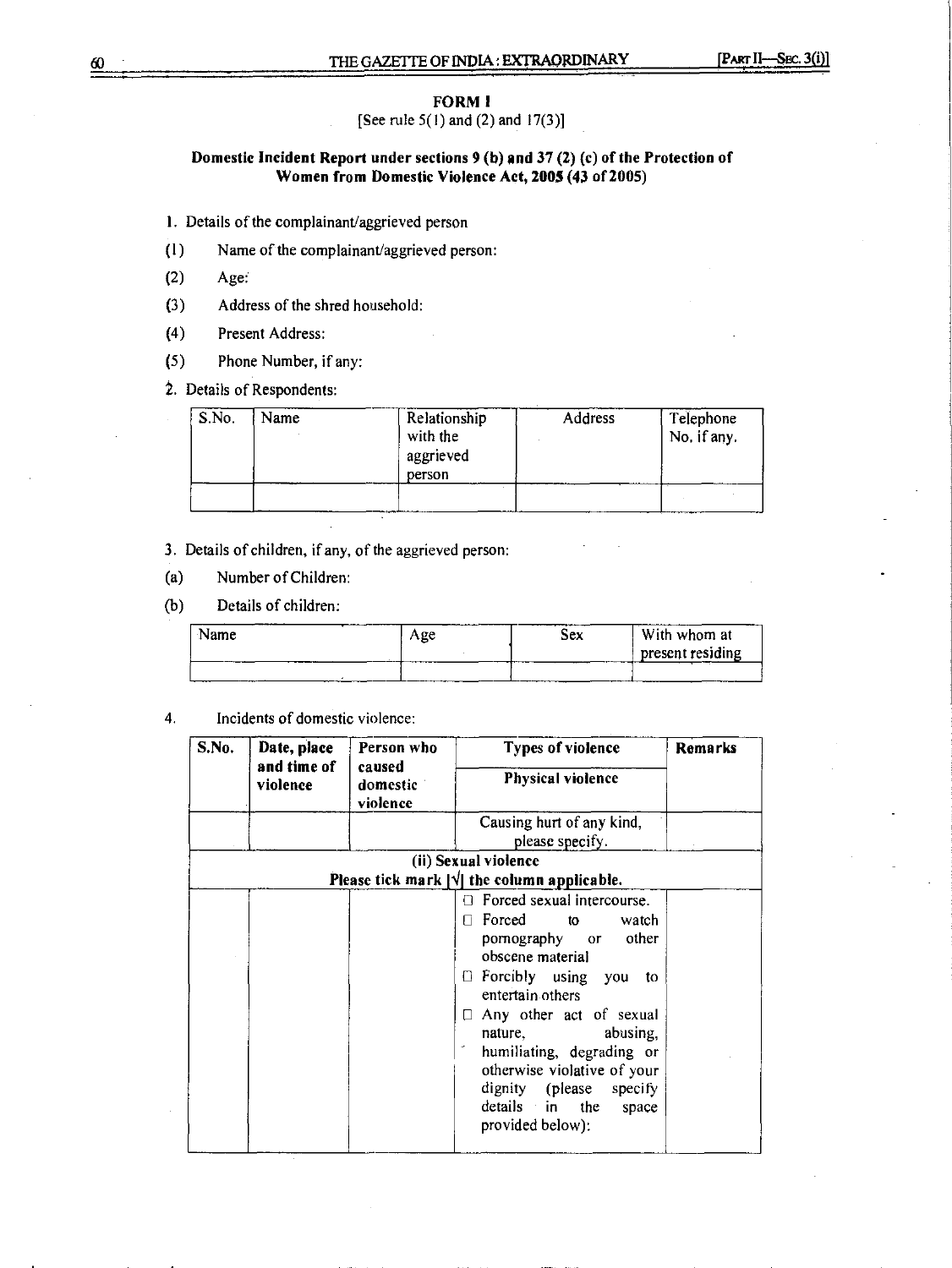| (ii)verbal and emotional abuse |  |  |                                              |  |  |  |  |
|--------------------------------|--|--|----------------------------------------------|--|--|--|--|
|                                |  |  | □ Accusation/aspersion                       |  |  |  |  |
|                                |  |  | on your character or                         |  |  |  |  |
|                                |  |  | conduct, etc.                                |  |  |  |  |
|                                |  |  | $\Box$ Insult for not brining                |  |  |  |  |
|                                |  |  | dowry, etc.                                  |  |  |  |  |
|                                |  |  | Insult for not having a<br>0                 |  |  |  |  |
|                                |  |  | male child.                                  |  |  |  |  |
|                                |  |  | $\Box$ lnsult for not having                 |  |  |  |  |
|                                |  |  | any child.                                   |  |  |  |  |
|                                |  |  | Demeaning,                                   |  |  |  |  |
|                                |  |  | humiliating<br>or                            |  |  |  |  |
|                                |  |  | undermining                                  |  |  |  |  |
|                                |  |  | remarks/statement                            |  |  |  |  |
|                                |  |  | □ Ridicule                                   |  |  |  |  |
|                                |  |  |                                              |  |  |  |  |
|                                |  |  | $\square$ Name calling                       |  |  |  |  |
|                                |  |  | $\Box$ Forcing you to not                    |  |  |  |  |
|                                |  |  | attend school, college                       |  |  |  |  |
|                                |  |  | other<br>any<br>0r                           |  |  |  |  |
|                                |  |  | educational institution.                     |  |  |  |  |
|                                |  |  | $\Box$ Preventing you<br>from                |  |  |  |  |
|                                |  |  | taking up a job                              |  |  |  |  |
|                                |  |  | $\Box$ Preventing you<br>from                |  |  |  |  |
|                                |  |  | leaving the House                            |  |  |  |  |
|                                |  |  | $\Box$ Preventing you from                   |  |  |  |  |
|                                |  |  | meeting any particular                       |  |  |  |  |
|                                |  |  | person                                       |  |  |  |  |
|                                |  |  | <b>I</b> Forcing you to get                  |  |  |  |  |
|                                |  |  | against your<br>married                      |  |  |  |  |
|                                |  |  | will                                         |  |  |  |  |
|                                |  |  | D Preventing you from                        |  |  |  |  |
|                                |  |  | marrying a person of                         |  |  |  |  |
|                                |  |  | your choice                                  |  |  |  |  |
|                                |  |  | $\Box$ Forcing you to marry a                |  |  |  |  |
|                                |  |  | person of his/their own                      |  |  |  |  |
|                                |  |  | choice                                       |  |  |  |  |
|                                |  |  | □ Any other verbal or                        |  |  |  |  |
|                                |  |  | emotional abuse                              |  |  |  |  |
|                                |  |  | (please specify in the space                 |  |  |  |  |
|                                |  |  | provided below)                              |  |  |  |  |
|                                |  |  | (iii) Economic violence                      |  |  |  |  |
|                                |  |  | □ Not providing money                        |  |  |  |  |
|                                |  |  | for maintaining you or                       |  |  |  |  |
|                                |  |  | your children                                |  |  |  |  |
|                                |  |  |                                              |  |  |  |  |
|                                |  |  | $\Box$ Not providing food,                   |  |  |  |  |
|                                |  |  | clothes, medicine, etc,                      |  |  |  |  |
|                                |  |  | fог<br>you<br><b>OF</b><br>your<br>children. |  |  |  |  |
|                                |  |  |                                              |  |  |  |  |
|                                |  |  | $\Box$ Forcing you out of the                |  |  |  |  |
|                                |  |  | house you live in.                           |  |  |  |  |
|                                |  |  | $\Box$ Preventing you<br>from                |  |  |  |  |
|                                |  |  | accessing or using any                       |  |  |  |  |
|                                |  |  | part of the house.                           |  |  |  |  |
|                                |  |  | $\Box$ Preventing<br>or                      |  |  |  |  |
|                                |  |  | obstructing you from                         |  |  |  |  |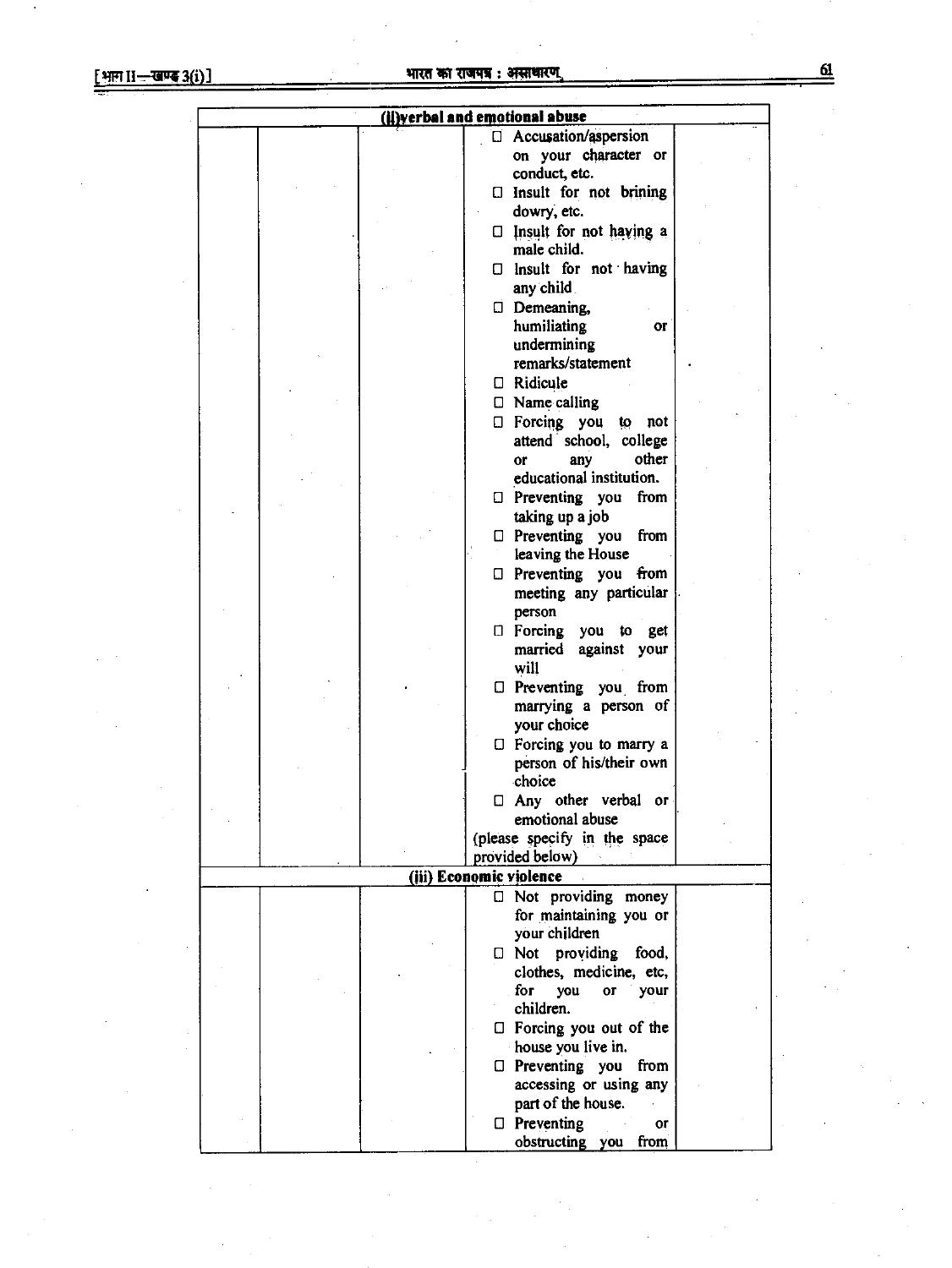|          |  | carrying<br>on<br>your<br>employment.<br>I Not allowing you to<br>take up an employment.<br>$\Box$ Non-payment of rent in<br>٥f<br>case<br>rented<br>$\mathbf{a}$<br>accommodation<br>$\Box$ Not allowing you to use<br>clothes or articles of<br>general household use.<br><b>Elling or pawing your</b><br>stridhan or any other<br>valuables<br>without<br>informing you<br>and<br>without your consent.<br><b>El Forcibly taking away</b><br>your salary, income or<br>wages etc.<br>D Disposing your stridhan<br>□ Non payment of other<br>bills such as electricity,<br>etc.<br>□ Any other economic<br>violence<br>(please specify in the space<br>provided below) |  |
|----------|--|--------------------------------------------------------------------------------------------------------------------------------------------------------------------------------------------------------------------------------------------------------------------------------------------------------------------------------------------------------------------------------------------------------------------------------------------------------------------------------------------------------------------------------------------------------------------------------------------------------------------------------------------------------------------------|--|
|          |  | (iv) Dowry related harassment                                                                                                                                                                                                                                                                                                                                                                                                                                                                                                                                                                                                                                            |  |
|          |  | for<br>$\Box$ Demands<br>dowry<br>made, please specify:<br>□ Any other detail with<br>regard to dowry, please<br>specify.<br>Whether details of dowry<br>stridhan,<br>items,<br>etc.<br>attached with the form<br>$\Box$ Yes<br>$\Box$ No                                                                                                                                                                                                                                                                                                                                                                                                                                |  |
| children |  | (v) any other information regarding acts of domestic violence against you or your                                                                                                                                                                                                                                                                                                                                                                                                                                                                                                                                                                                        |  |
|          |  |                                                                                                                                                                                                                                                                                                                                                                                                                                                                                                                                                                                                                                                                          |  |

(Signature or thumb impression of the complainant/aggrieved person)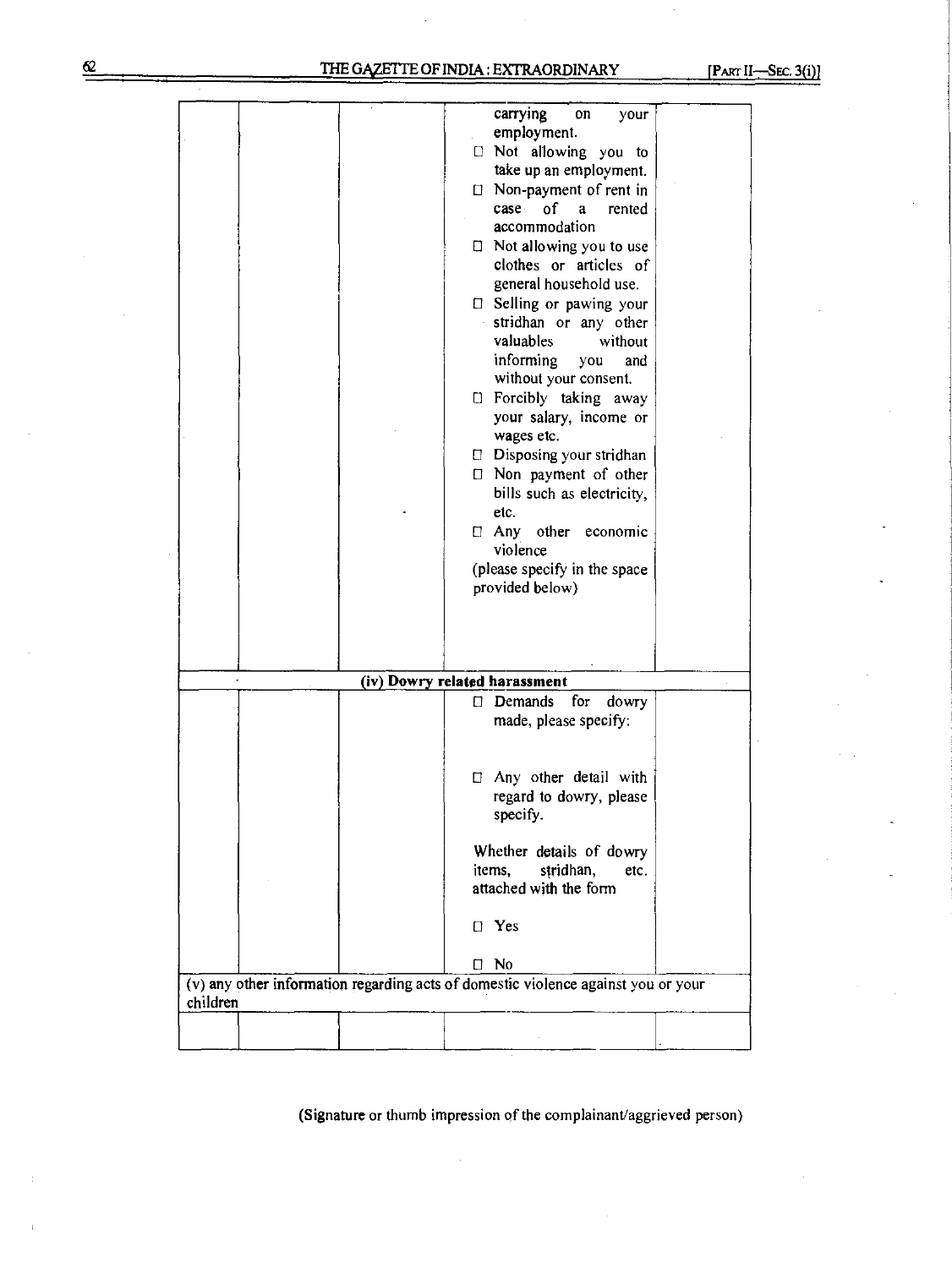### 5. List of documents attached

| Name of document                                  | <b>Date</b> | Any other detail |  |
|---------------------------------------------------|-------------|------------------|--|
| Medico legal certificate                          |             |                  |  |
| Doctor's certificate or any other<br>prescription |             |                  |  |
| List of Stridhan                                  |             |                  |  |
| Any other document                                |             |                  |  |

6. Order that you need under the Protection of Women from Domestic Violence Act,

2005

| S.No. | <b>Orders</b>                       | Yes/No | Any other |
|-------|-------------------------------------|--------|-----------|
| (1)   | Protection order under section 18   |        |           |
| (2)   | Residence order under section 19    |        |           |
| (3)   | Maintenance order under section 20  |        |           |
| (4)   | Custody order under section 21      |        |           |
| (5)   | Compensation order under section 22 |        |           |
| (6)   | Any other order (specify)           |        |           |

7. Assistance that you need

| <b>S.No.</b> | Assistance available                              | Yes/No | Nature of assistance |  |
|--------------|---------------------------------------------------|--------|----------------------|--|
| (1)          | $\left( 2\right)$                                 | (3)    | (4)                  |  |
| (1)          | Counsellor                                        |        |                      |  |
| (2)          | Police assistance                                 |        |                      |  |
| (3)          | Assistance for initiating criminal<br>proceedings |        |                      |  |
| (4)          | Shelter home                                      |        |                      |  |
| (5)          | <b>Medical facilities</b>                         |        |                      |  |
| (6)          | Legal aid                                         |        |                      |  |

8. Instruction for the Police officer assisting in registration of a Domestic Incident Report:

Wherever the information provided in this From discloses an offence under the Indian Penal Code or any other law, the police officer shall-

- (a) inform the aggrieved person that she can also initiate criminal proceedings by lodging a First Information Report under the Code of Criminal Procedure, 1973 (2 of 1973)
- (b) if the aggrieved person does not want to initiate criminal proceedings, then make daily dairy entry as per the information contained in the domestic incident report with a remark that the aggrieved person due to the intimate nature of the

63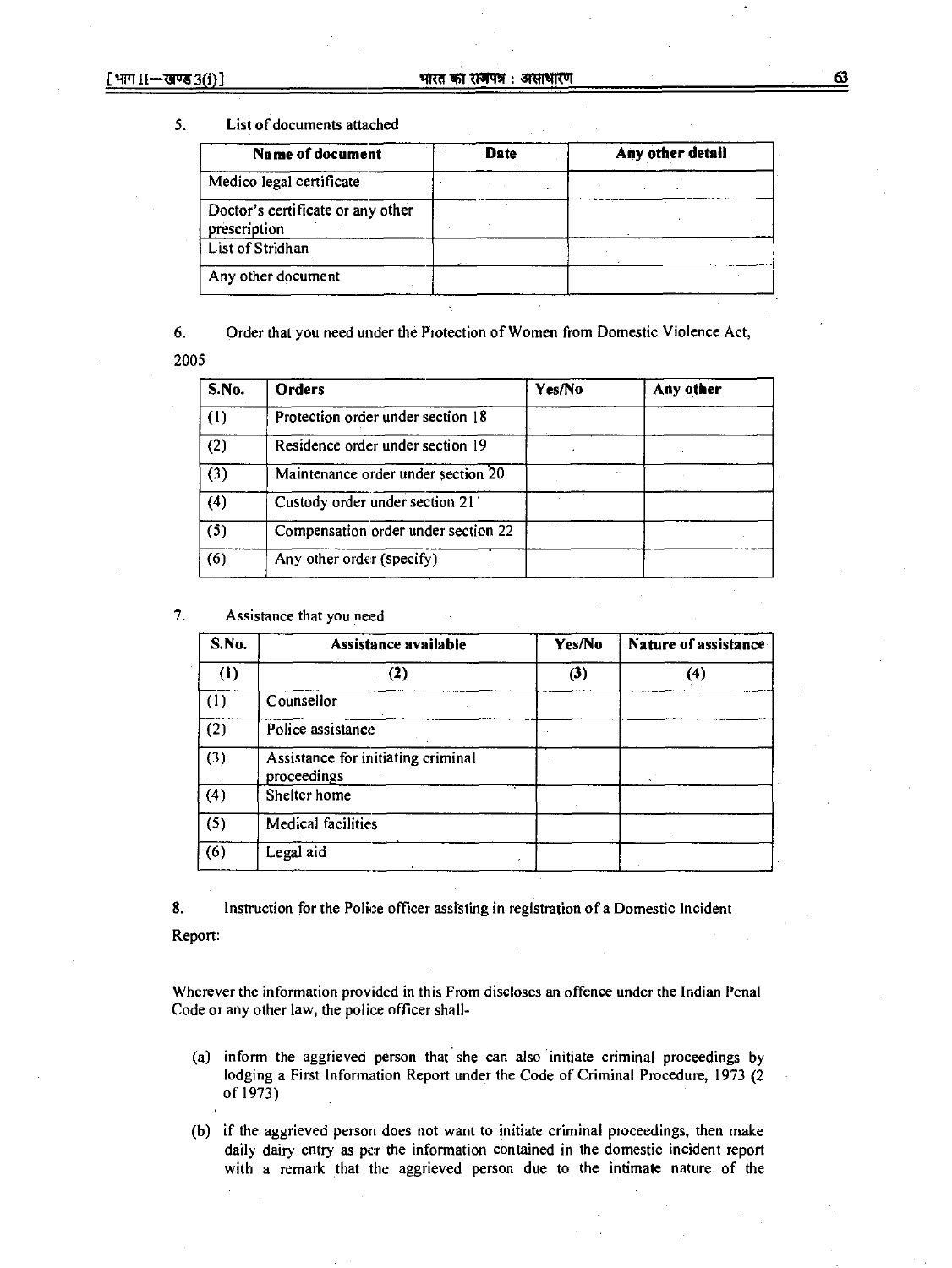**relationship with the accused wants to pursue the civil remedies for protection against domestic violence and has requested that on the basis of the information received by her, the matter has been kept pending for appropriate enquiry before**  registration **of an FIR.** 

**(c) if any physical injury or pain being reported by the aggrieved person, offer immediate medical assistance and get the aggrieved person medically examined.** 

Place: (Counter signature of Protection Officer/Service provider) Date: Name: **Name:** Name: **Name: Name: Name: Name: Name: Name: Name: Name: Name: Name: Name: Name: Name: Name: Name: Name: Name: Name: Name: Name: Name: Name: Name: Name: Nam Address:** 

**(Seal)** 

**Copy forwarded** to:-

- **1. Local Police Station**
- **2. Service Provider/Protection Officer**
- **3. Aggrieved person**
- **4. Magistrate**

### **FORM II [See rule 6(1)]**

**Application to the Magistrate under section 12 of the Protection of Women from Domestic Violence Act, 2005 (43 of 2005)** 

### **To**

**The court of Magistrate** 

......................... 

> **Application under section of the Protection of Women from Domestic Violence Act, 2005 (43 of 2005)**

#### **SHOWETH:**

- 1. That the application under section........ of Protection of Women from **Domestic Violence Act, 2005 is being filed alongwith a** copy **of** Domestic **Incident Report by the:-**
- **(a)** Aggrieved person **r-**
- **(b) Protection Officer**  $\Gamma$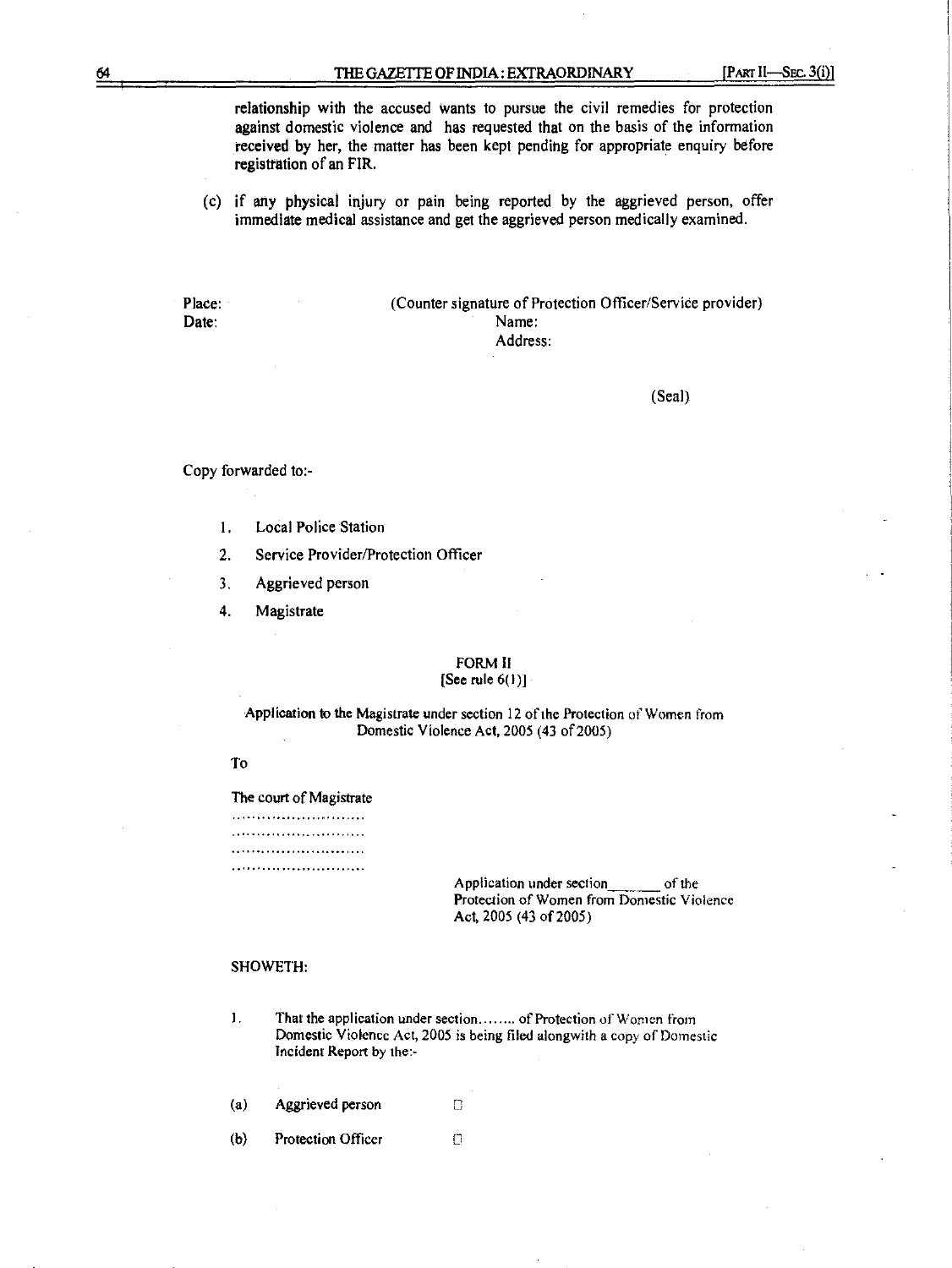- **(e) Any other peewit on**   $\Box$ **behalf of the aggrieved person (tlek whichever is applicable)**
- $\overline{2}$ It is prayed hat the Hon'ble **Court** may take cognizance of the eotriplaint/Domestic incident Report and pass all/any of the orders, as **deemed necessary in the circumstances of the case.** 
	- (a) Pass protection orders under section 18 and /or
	- (t) Pest **reilidelide orders** wider **motion 19 and for**
	- **(e)** Direct the respondent to pay monetary relief under section 20 and /or
	- **(d) Pass orders under section 21 of the act and /or**
	- (e) Direct the respondent to grant compensation or damages under section 22 and /of
	- **(f) Pass such Interim Orders as the court deems just and proper;**
	- **(g) Pass any** *mhos as clowns tit* **in the circumstances of the** *case.*

#### **3. Orders required:**

### **krotettlos bider tattier tauten** 18

- $E$ . Prohibiting atts of domestic violence by granting an injunction against the Respondent's from repeating any of the acts mentioned in terms of column  $4(a)/(b)/(c)/(d)/(e)/(f)/(g)$  of the application
- Prohibiting Respondent(s) from entering the school/college/workplace C.
- Prohibiting from stopping you from going to your place of employment  $f^{\prime\prime}$
- **rl Prohibiting Respondent(s) from entering the SOBUOVeollege/any other place of your children**
- *Prohibiting from stopping you from going to your school*
- **Prohibiting any form of communication by the Respondent with you <br>
<b>D** Prohibiting allenation of assets by the Respondent
- Prohibiting alienation of assets by the Respondent
- Li **Prohibiting operation of jOirit batik lockets/accounts by the Respondent and allowing the aggrieved person.to operate the same**
- Li **Directing the Respondent to slay away from the dependents/relatives/any other person of the aggrieVed person to prohibit violence against them**
- **1: Any other order, please specify**

#### **(ii) Residence Order under section 19**

- **An order restraining Respondent (s) from**   $\Box$
- $\mathbb{C}^\infty$ **Dispossessing or throwing ma out from the shared household**
- $\mathbb{C}^*$ **Entering that portion of the shared household in which I reside**
- **i:1 Alienating/disposing/encumbering the shared household**
- 
- **O Renouncing his rights In the shared household An order entitling me continued access to my personal effects**
- $\Omega$ **An order directing Respondent (a) to**
- $\overline{\mathbb{C}}$
- **o Remove himself from the shared household**
- Secure same level of alternate accommodation or pay rent for the same

 $\mathbb{C}$ 

**Any other order, please specify** 

#### **(iii) Monetary reliefs under section 20**

**Loss of earnings, Amount claimed** 

*32976(* ./b —9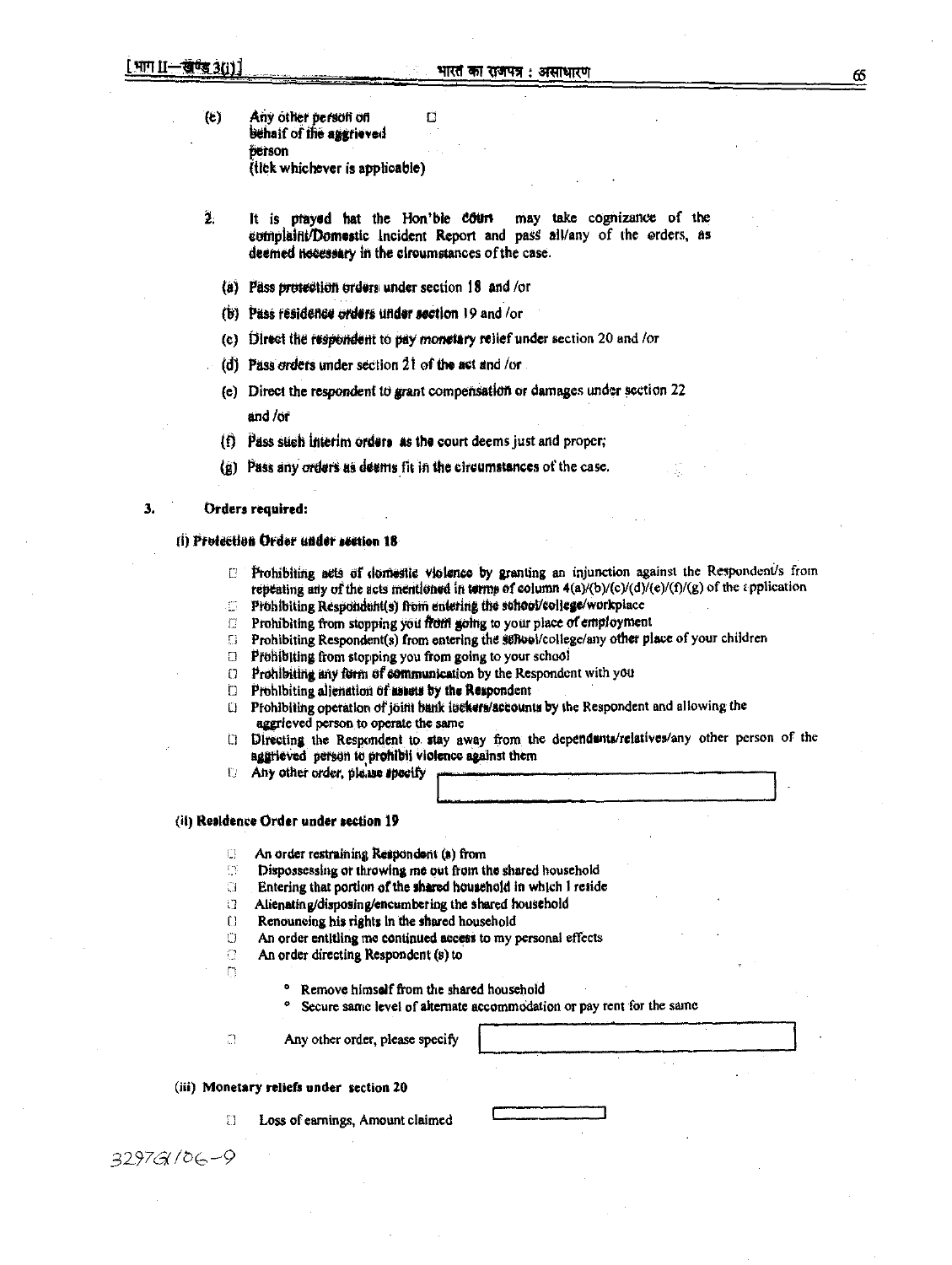| Medical expenses, Amount claimed<br>O                                                                       |
|-------------------------------------------------------------------------------------------------------------|
| Loss due to destruction/damage or removal of property from the control of the aggrieved person,<br>n        |
| Amount claimed                                                                                              |
| Any other loss or physical or mental injury as specified in clause 10 (d)<br>Ø.                             |
| Amount claimed                                                                                              |
| Total amount claimed<br>3                                                                                   |
| Any other order, please specify<br>IJ.                                                                      |
| Monetary reliefs under section 20<br>(iv)                                                                   |
| Directing the Respondent to pay the following expenses as monetary relief:<br>П                             |
| per month<br>Food, clothes, medications and other basic necessities, Amount                                 |
| $\Box$ School fees and related expenses<br>per month<br>Amount<br>Household expenses<br>Amount<br>per month |
| Any other expenses<br>Amount<br>per month                                                                   |
| Total<br>per month<br>□<br>Any other order, please specify                                                  |
| (v) Custody Order under section 21                                                                          |
|                                                                                                             |
| Direct the Respondent to hand over the custody of the child or children to the-                             |
| $\Box$ Aggrieved Person<br>$\Box$ Any other person on her behalf, details of such person                    |
| Compensation order under section 22<br>(v)                                                                  |
| Any other order, please specify<br>(vii)                                                                    |
| Details of previous litigation, if any<br>4,                                                                |
| $\square$ Under the Indian Penal Code, Sections Pending in the court of $\square$<br>(a)                    |
| $\Box$ Disposed off, details of relief                                                                      |
| (b) [Childer CrPC, Sections Pending in the court of                                                         |
| $\Box$ Disposed off, details of relief                                                                      |
| Under the Hindu Marriage Act. 1956, Sections Pending in the court of<br>$\left( \mathbf{c} \right)$         |
|                                                                                                             |
| $\Box$ Disposed off, details of relief                                                                      |
| (d) Under the Hindu Adoptions and Maintenance Act, 1956, Sections Pending in the court of                   |
| П<br>Disposed off, details of relief                                                                        |
| (e) mapplication for Maintenance, under section under<br>1 Act                                              |
| Interim maintenance Rs. $\Box$<br>$\sqrt{p_m}$                                                              |
| Maintenance granted Rs. [The contract of p.m.                                                               |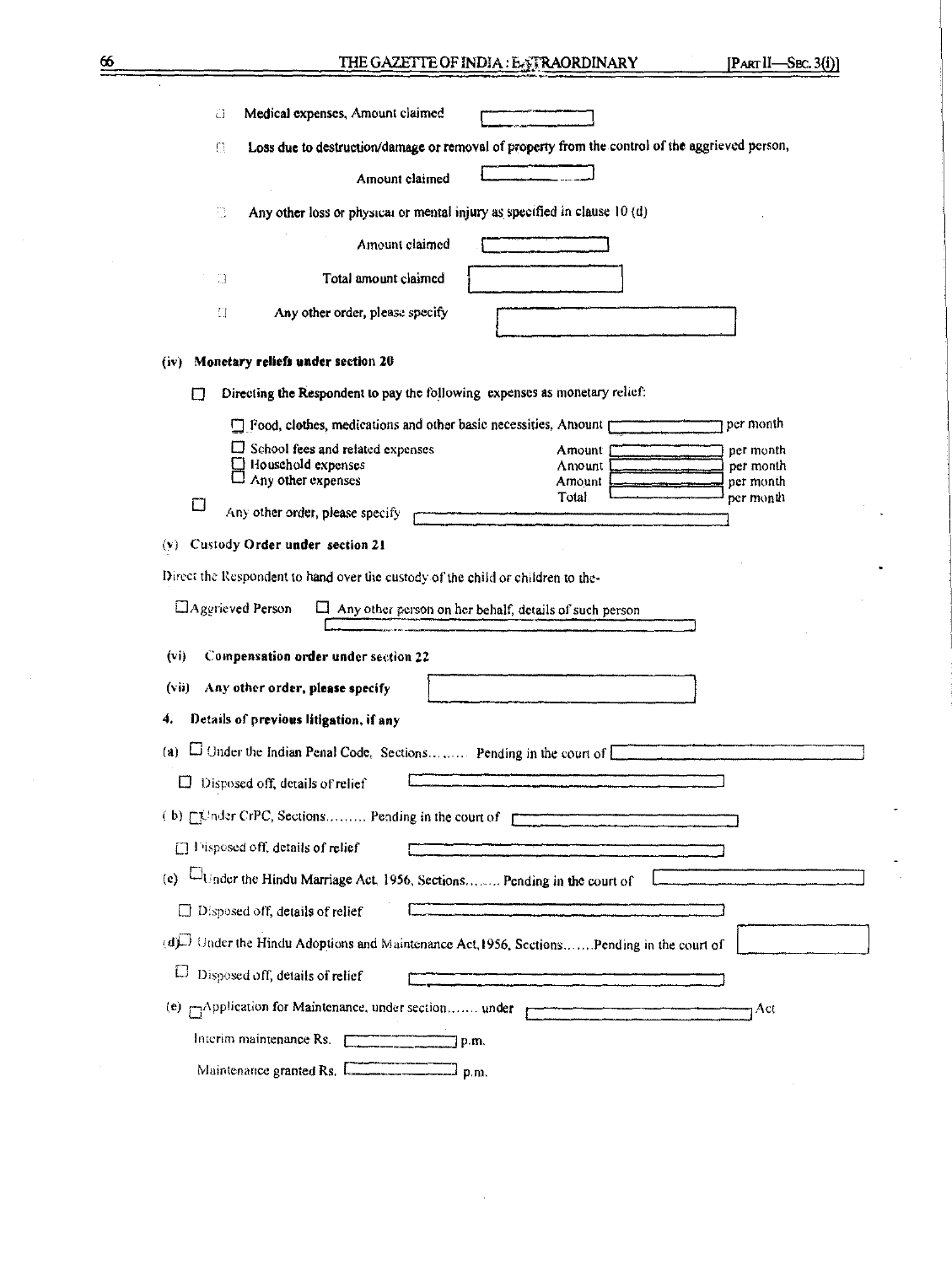**(f) ° Whether Respondent was sent to Judicial Custody** 

**0 For less than a week 0 For less than a month** 

**El For more than a month**  Specify period [  $(g)$  Any other order  $\overline{r}$ 

#### **prayer;**

**It is, therefore, most respectfully prayed that this Hon'ble Court be pleased to grant the relief (s) claimed therein and pass such order or orders other order as this Hor'ble Court may deem fit and proper under the given facts and circumstances of the case for protecting the aggrieved person from domestic violence and in the interest of justice.** 

### Place **COMPLAINANT/AGGRIEVED PERSON**<br>Dated: THROUGH **Dated: THROUGH**

**COUNSEL** 

**VERIFICATION:**<br>Verified at .....(place) on this day of that the contents of Paras 1 to 12 of the above application are **true and correct to the best of my knowledge and nothing material has been concealed therefrom.** 

**DEPONENT** 

**Countersignature of Protection Officer with date.** 

#### **Form III (Sen rule 6 (4 ) and 7]**

### **AFFIDAVIT UNDER SECTION 23 (2) OF THE PROTECTION OF WOMEN**

**FROM DOMESTIC VIOLENCE ACT, 2005** 

**IN THE COURT OF 144,** 

**P/S: ..........** 

**IN THE MATTER OFr** 

**Ms & Others ,COMPLAINANT** 

**VERSUS** 

**Mr & Others ...RESPONDENT** 

67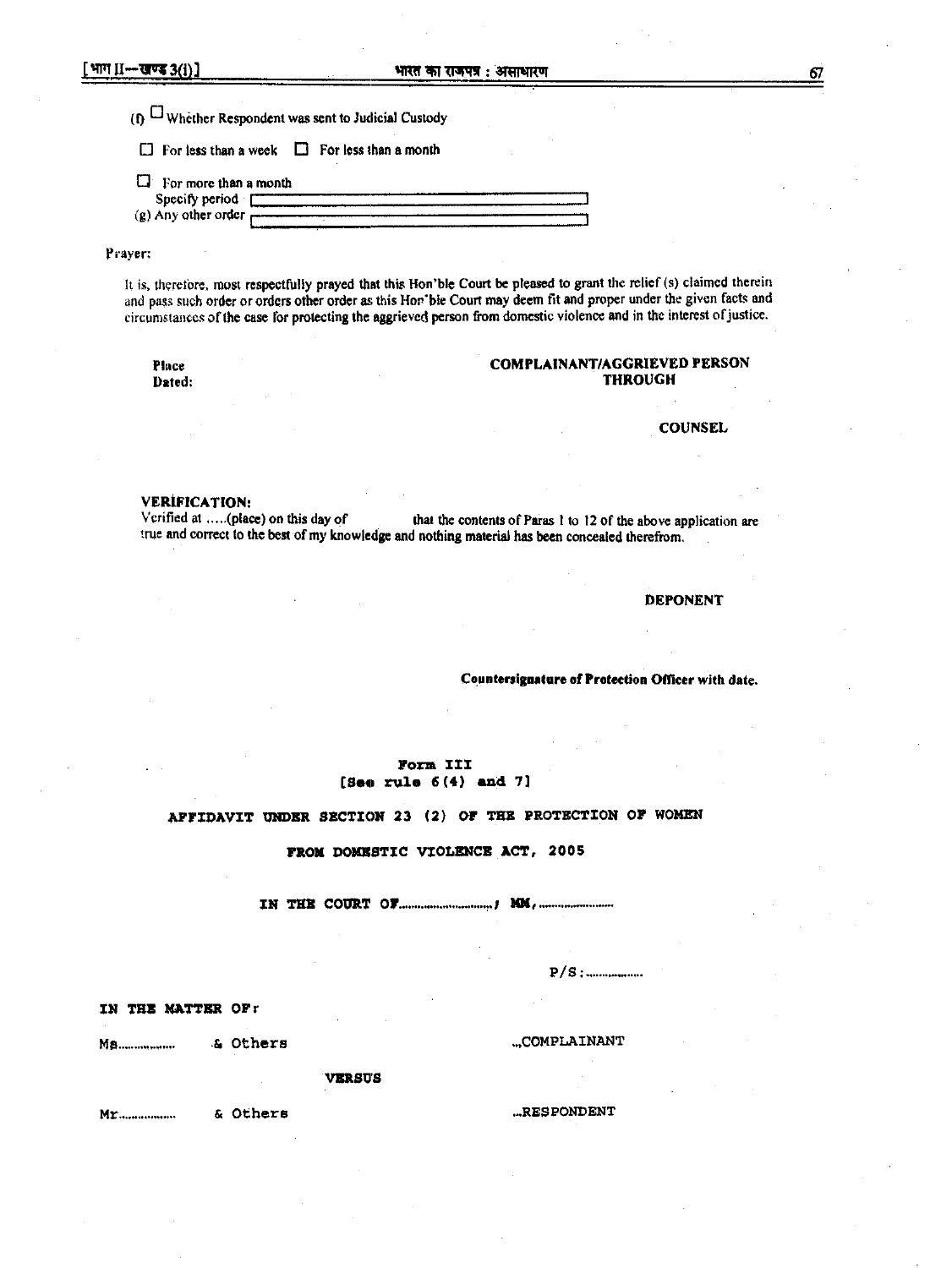#### **AFFIDAVIT**

|                            |  |                               | residing |
|----------------------------|--|-------------------------------|----------|
| $\mathtt{at}_{\mathit{m}}$ |  | do hereby solemnly affirm and |          |
| declare on oath as under:  |  |                               |          |

1. That I am the Applicant in the accompanying Application for ......... filed for myself and for my daughter/son.

2. That T am the natural guardian of-- —

- 3. That being conversant with the facts and circumstances of the case I am competent to swear this affidavit.
- 4. That the Deponent had been living with the Respondent/s at since . to
- 5. That the details provided in the present Application for the grant of relief under Section(s) .............................. have been entered into by me/at my instructions.
- 6. That the contents of the application have been read over, explained to me in English/Hindi/any other local language (Please specify ).
- 7. That the contents of the said application may be read as part of this affidavit and are not repeated herein for the sake of brevity.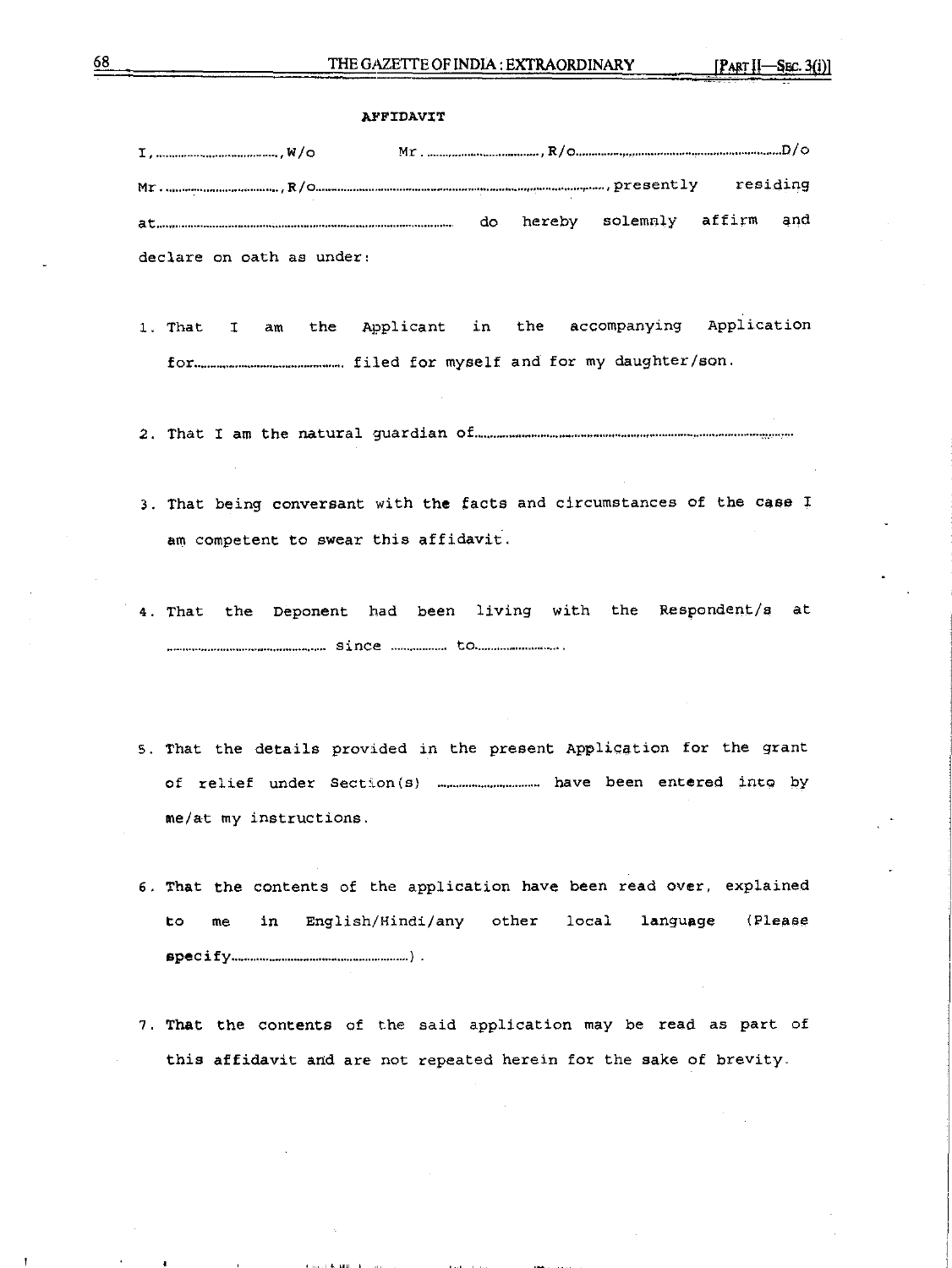### $\frac{1}{2}$ ीगा II—खण्ड  $3(i)$ ] अक्षर का राजपत्र : असाधारण

**8. That the applicant apprehends repetition of the acts of domestic violence by the Respondent (s} against which reli**e**f is sought in the accompanying application.** 

**9. That the Respondent has threatened the . Applicant that**  

- **18. That the reliefs claimed in the accompanying application are urgent in as much as the applicant would face great financial hardship and would be forced to live under threat of repetition/escalation of acts of domestic violence complained' of in**  the accompanying application by the Respondent(s) if the said **reliefs are not granted on an ex-parte ad-interim basis.**
- 11. That the facts mentioned herein are true and correct to the best o**f my kno**w**ledge and belief and nothing material has been concealed there from.**

### **DEPONXNT**

#### **VERIFICATION:**

**Verified at .... on this day of .... 20- That**  the contents of the above affidavit are correct to the best of my **knowledge and belief and no part of it is false and nothing material has been concealed there from.** 

**DEPONENT**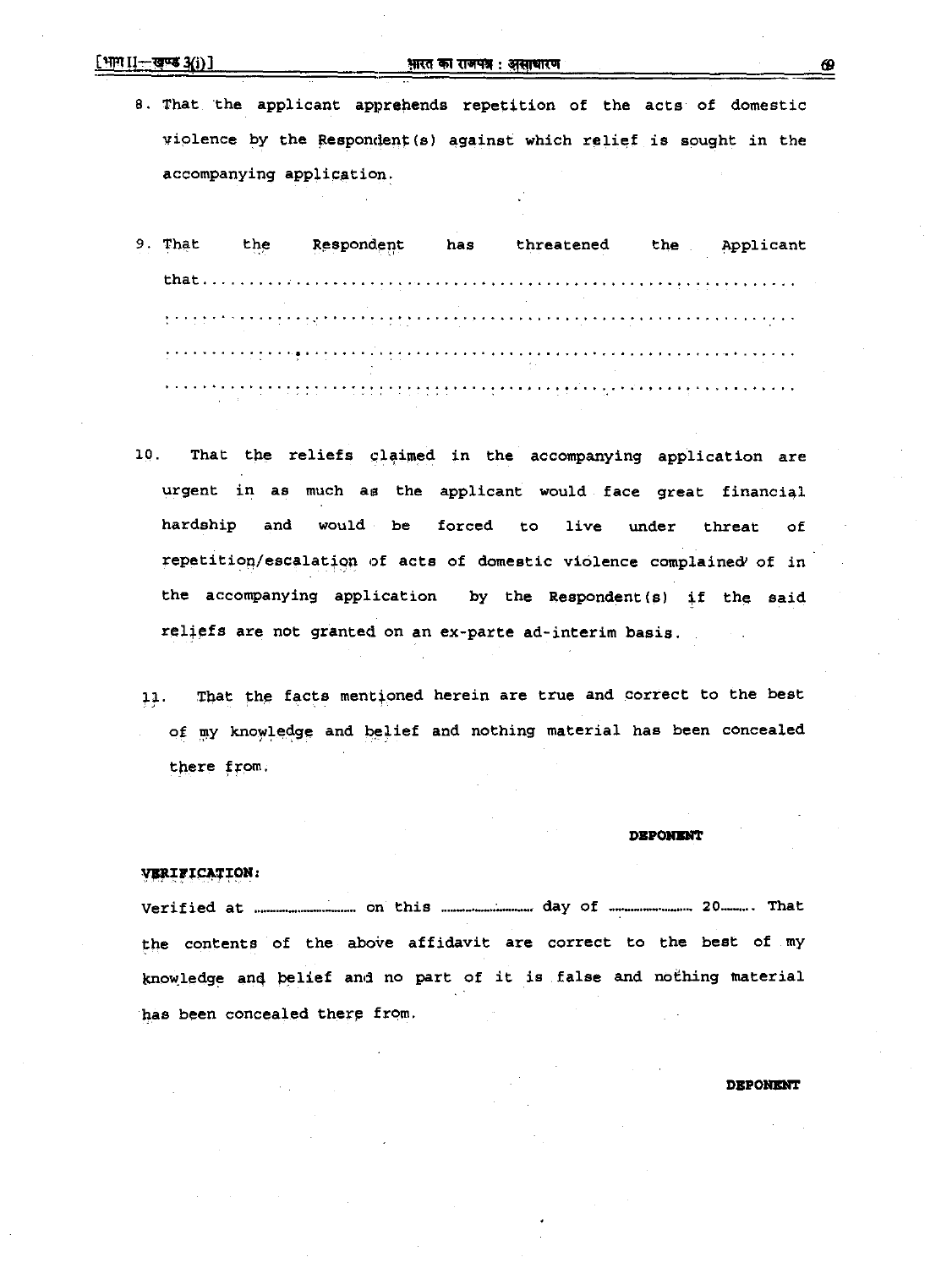### **Form IV [See rule 8(1) (ii)]**

# **Information on rights of aggrieved persons under the Protection of Women from Domestic Violence Act, 2005**

- **1.** If you are beaten up, threatened or harassed in your home by a person with whom you reside in the same house, then you are facing domestic violence. The Protection of Women from Domestic Violence Act, 2005, gives you the right to claim protection and assistance against domestic violence.
- 2. You can receive protection and assistance under the Act, if the person(s }with whom you are/were residing in the same house, commits any of the following acts of violence against you or a child in your care and custody
	- l. Physical Violence:
		- For example-
	- (i) Beating,
	- (ii)' Slapping,
	- (iii) Hitting,
	- (iv) Biting,
	- $(v)$  Kicking,
	- (vi) Punching,
	- (vii) Pushing,
	- (viii) Shoving or
	- (ix) Causing bodily pain or injury in any other manner.
	- 2. Sexual Violence:

For example-

- (i) Forced sexual intercourse;
- (ii) Forces you to look at pornography or any other obscene pictures or material;
- (iii) Any act of sexual nature to abuse, humiliate or degrade you, or which is otherwise violative of your dignity or any other unwelcome conduct of sexual nature;
- (iv) Child sexual abuse
- 3. Verbal and Emotional Violence:

For example-

- (i) Insults;
- (ii) Name-calling;
- (iii) Accusations on your character or Conduct etc.;
- (iv) Insults for not having a male child,
- $(v)$  lnsults for not bringing dowry etc.;
- (vi) Preventing you or a child in your custody from attending school, college or any other educational institution;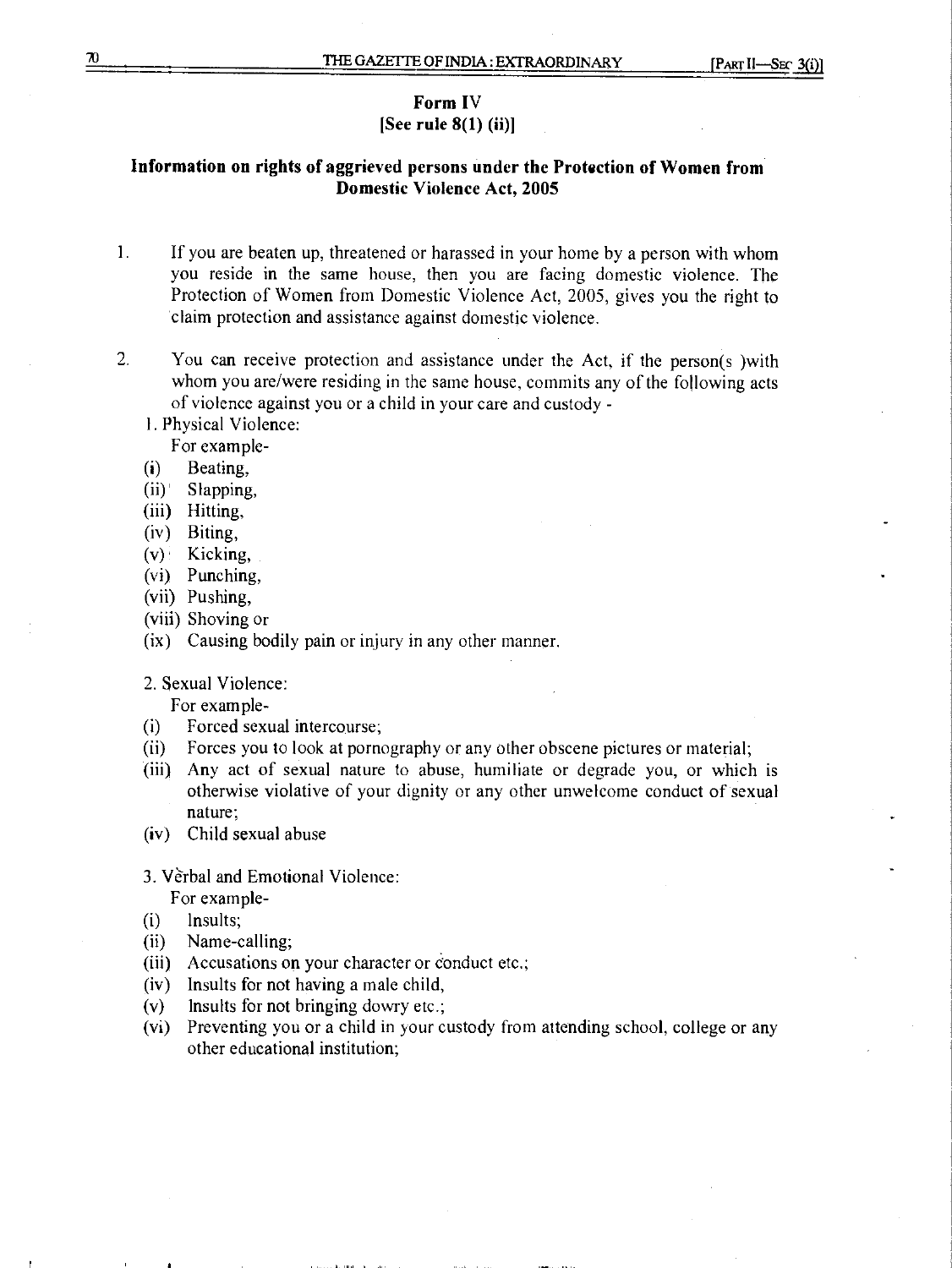- **(vii) Preventing you from taking up a job;**
- **(viii) Forcing you to leave your job;**
- **(ix) Preventing you or a child in your custody from leaving the house;**
- **(x) Preventing you from meeting any person in the normal course of events;**
- **(xi) Forcing you to get married when you do not want to marry;**
- (xii) Preventing you from marrying a person of your own choice;
- **(xiii) Forcing you to marry a particular person of his/their own choice;**
- **(xiv) Threat to commit suicide;**
- **(xv) Any other verbal or emotional abuse.**

### **4. Economic Violence:**

**For example-** 

- **(i) Not providing you money for maintaining you or your children,**
- **(ii) Not providing food, clothes, medicines etc. for you or your children,**
- **(iii) Stopping you from carrying on your employment or ,**
- **(iv) Disturbing you in carrying on your employment,**
- **(v) Not allowing you to take up an employment or**
- **(vi) Taking away your income from your salary, wages etc. or**
- **(vii) Not allowing you to use your salary, wages etc.,**
- **(viii) Forcing you out of the house you live in,**
- **(ix) Stopping you from accessing or using any part of the house,**
- **(x) Not allowing use of clothes, articles or things of general household use,**
- **(xi) Not paying rent if staying in a rented accommodation, etc.**
- **3. If an act of domestic violence is committed against you by a person/s with whom you are/were residing in the same house, you can get all or any of the following orders against the person(s)-**

### **(a) Under section 18:**

- **(i) To stop committing any further acts- of domestic violence on you or your children;**
- **(ii) To give ybu the possession of your stridhan, jewellery, clothes etc.**
- **(iii) Not to operate the joint bank accounts or lockers without permission of the court**

### **(b) Under section 19:**

- **(i) Not to stop you from residing in the house where you were residing with the person/s;**
- **(ii) Not to disturb or interfere with your peaceful enjoyment of residence,**
- **(iii) Not to dispose off the house in which you are residing.**
- **(iv) If your residence is a rented property then either to ensure payment of rent or secure any other suitable alternative accommodation which offers you the same security and facilities as earlier residence.**
- **(v) Not to give up the rights in the property in which you are residing without the permission of the court.**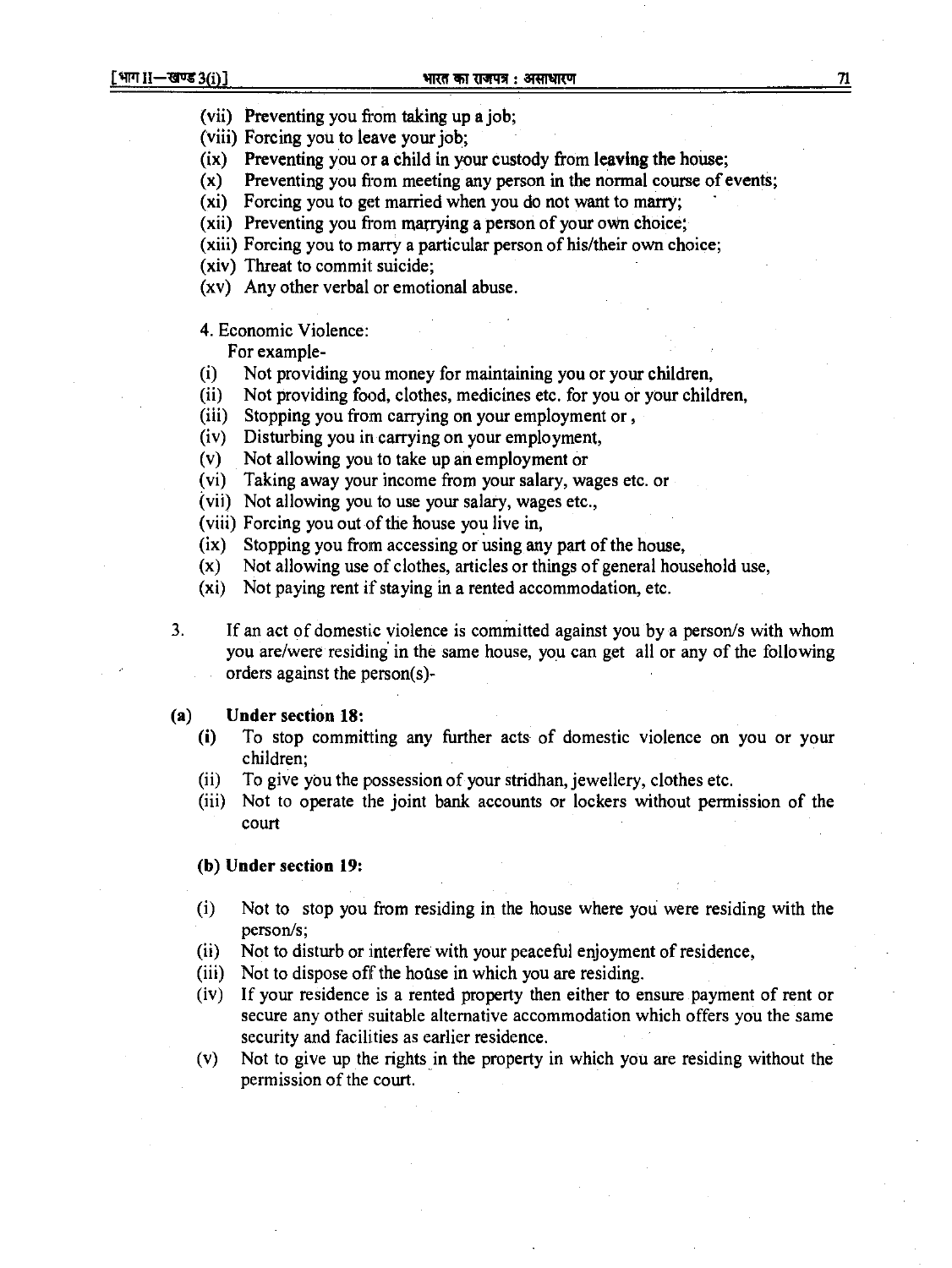|                                                                                                                                                                     | THE GAZETTE OF INDIA : EXTRAORDINARY                                                                                                                     | [Part II---Sec. 3(i)] |  |  |  |  |  |
|---------------------------------------------------------------------------------------------------------------------------------------------------------------------|----------------------------------------------------------------------------------------------------------------------------------------------------------|-----------------------|--|--|--|--|--|
| (vi)<br>Not to take any loan against the house/property in which you are residing or<br>mortgage it or create any other financial liability involving the property. |                                                                                                                                                          |                       |  |  |  |  |  |
| (vii)                                                                                                                                                               | Any or all of the following orders for your safety requiring the person/s to-                                                                            |                       |  |  |  |  |  |
|                                                                                                                                                                     | (c) General Order:                                                                                                                                       |                       |  |  |  |  |  |
| (i)                                                                                                                                                                 | Stop the domestic violence complained/reported                                                                                                           |                       |  |  |  |  |  |
|                                                                                                                                                                     | (d) Special Orders:                                                                                                                                      |                       |  |  |  |  |  |
| (i)                                                                                                                                                                 | Remove himself/stay away from your place of residence or workplace;                                                                                      |                       |  |  |  |  |  |
| (ii)                                                                                                                                                                | Stop making any attempts to meet you,                                                                                                                    |                       |  |  |  |  |  |
| (iii)                                                                                                                                                               | Stop calling you over phone or making any attempts to communicate with you<br>by letter, e-mail etc.                                                     |                       |  |  |  |  |  |
| (iv)                                                                                                                                                                | Stop talking to you about marriage or forcing you to meet a particular person of<br>his/their choice for<br>marriage;                                    |                       |  |  |  |  |  |
| (v)                                                                                                                                                                 | Stay away from the school of your child/children, or any other place where you<br>and your children visit;                                               |                       |  |  |  |  |  |
| (vi)                                                                                                                                                                | Surrender possession of firearms, any other weapon or any other dangerous<br>substance                                                                   |                       |  |  |  |  |  |
|                                                                                                                                                                     | (vii) Not to acquire possession of firearms, any other weapon or any other dangerous<br>substance and not to be<br>in possession of any similar article, |                       |  |  |  |  |  |
|                                                                                                                                                                     | (viii) Not to consume alcohol or drugs with similar effect which led to domestic<br>violence in the past.                                                |                       |  |  |  |  |  |
| (ix)                                                                                                                                                                | Any other measure required for ensuring your or your children's safety.                                                                                  |                       |  |  |  |  |  |

**THE GAZETTE OF INDIA: EXTRAORDINARY [PART II-SEC. 3(i)]** 

- (i) Maintenance for you or your children,
- (ii) Compensation for physical injury including medical expenses,
- (iii) Compensation for mental torture and emotional distress,
- (iv) Compensation for loss of earning,
- (v) Compensation for loss caused by destruction, damage, removal of any property from your possession or control.

Note. – I. Any of the above relief can be granted on an interim basis, as soon as you make a complaint of domestic violence and present your application for any of the relief before the court.

II. A complaint of domestic violence made in Form I under the Act is called a "Domestic Incident Report")

4. **If** you are a victim of domestic violence, you have the following rights:

(i) The assistance of a protection officer and service providers to inform you about your rights and the relief which you can get under the Act under section 5.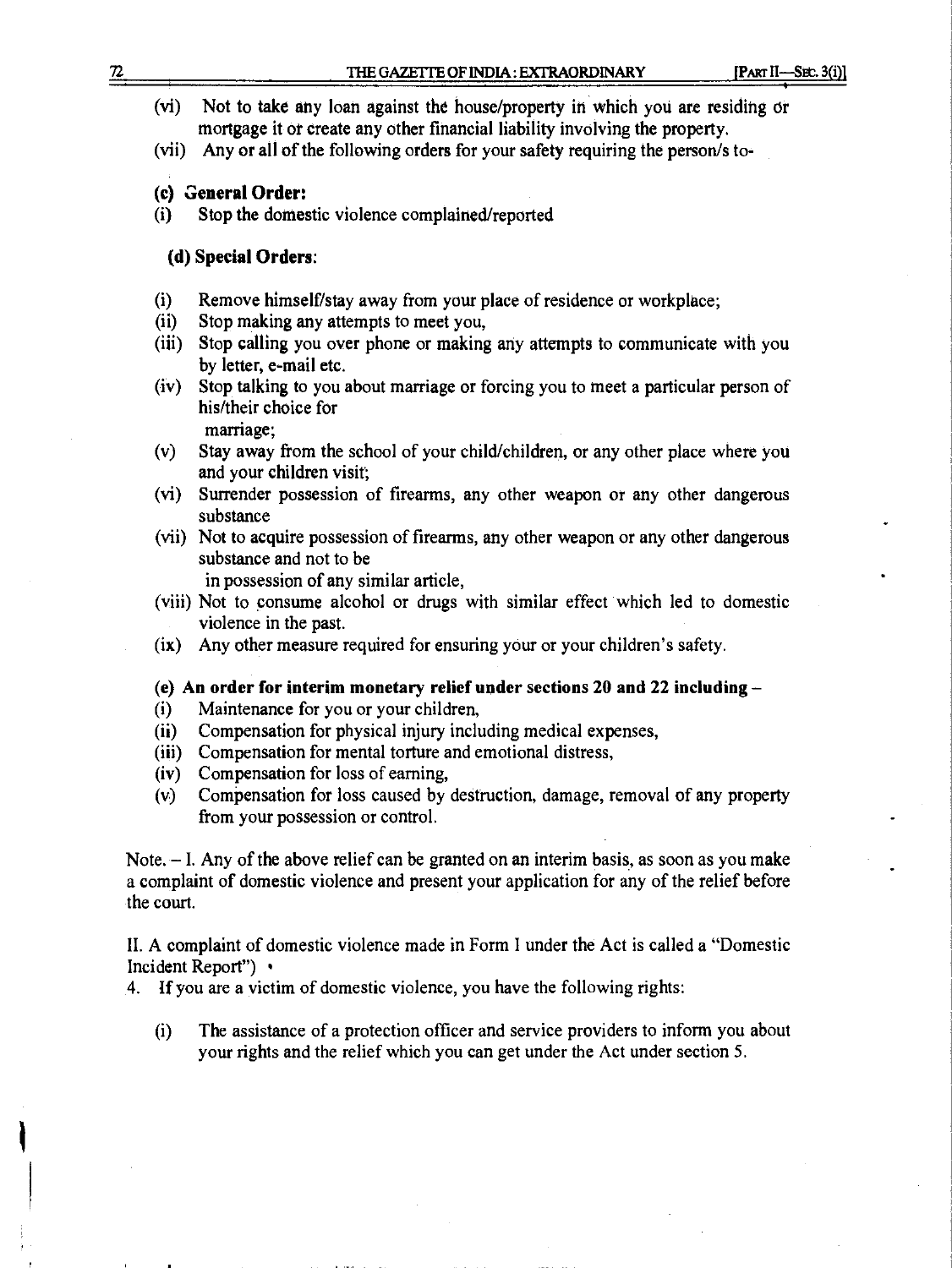- 73
- **(ii) The assistance of protection officer, service providers or the officer in charge of the nearest police station to assist you in registering your complaint and filing an application for relief under sections 9 and 10.**
- **(iii) To receive protection for you and your children from acts of domestic violence under section 18.**
- **(iv) You have right to measures and orders protecting you against the particular dangers or insecurities you or your child are facing.**
- **(v) To stay in the house where you suffered domestic violence and to seek restraint on other persons residing in the same house, from interfering with or disturbing peaceful enjoyment of the house and the amenities facilities therein, by you or your children under section 19.**
- **(vi) To regain possession of your stridhan, jewellery, clothes, articles of daily use and other house hold goods under section 18.**
- **(vii) To get medical assistance, shelter, counseling and legal aid under sections 6, 7, 9 and 14 .**
- **(viii) To restrain the person committing domestic violence against you from contacting you or communicating with you in any manner under section 18.**
- **(ix) To get compensation for, any physical or mental injury or any other monetary loss due to domestic violence under section 22.**
- **(x) To file complaint or applications for relief under the Act directly to the court**  under sections 12, 18, 19, 20, 21, 22 and 23.
- **(xi) To get the copies of the complaint filed by you, applications made by you, reports of any medical or other examination that you or your child undergo.**
- **(xii) To get copies of any statements recorded by any authority in connection with Domestic Violence.**
- **(xiii) The assistance of the Protection Officer or the Police to rescue you from any danger.**

**5. The person providing the form should ensure that the details of all the registered service providers are entered in the manner and space provided below. The following is the list of service providers in the area** 

| Name of Organization | <b>Service Provided</b> | <b>Contact Details</b> |  |
|----------------------|-------------------------|------------------------|--|
|                      |                         |                        |  |
|                      |                         |                        |  |
|                      |                         |                        |  |
|                      |                         |                        |  |
|                      |                         |                        |  |
|                      |                         |                        |  |
|                      |                         |                        |  |
|                      |                         |                        |  |
|                      |                         |                        |  |
|                      |                         |                        |  |

**Continue the list on a separate sheet, if necessary** 

**3 9** 7G1 *.06— to*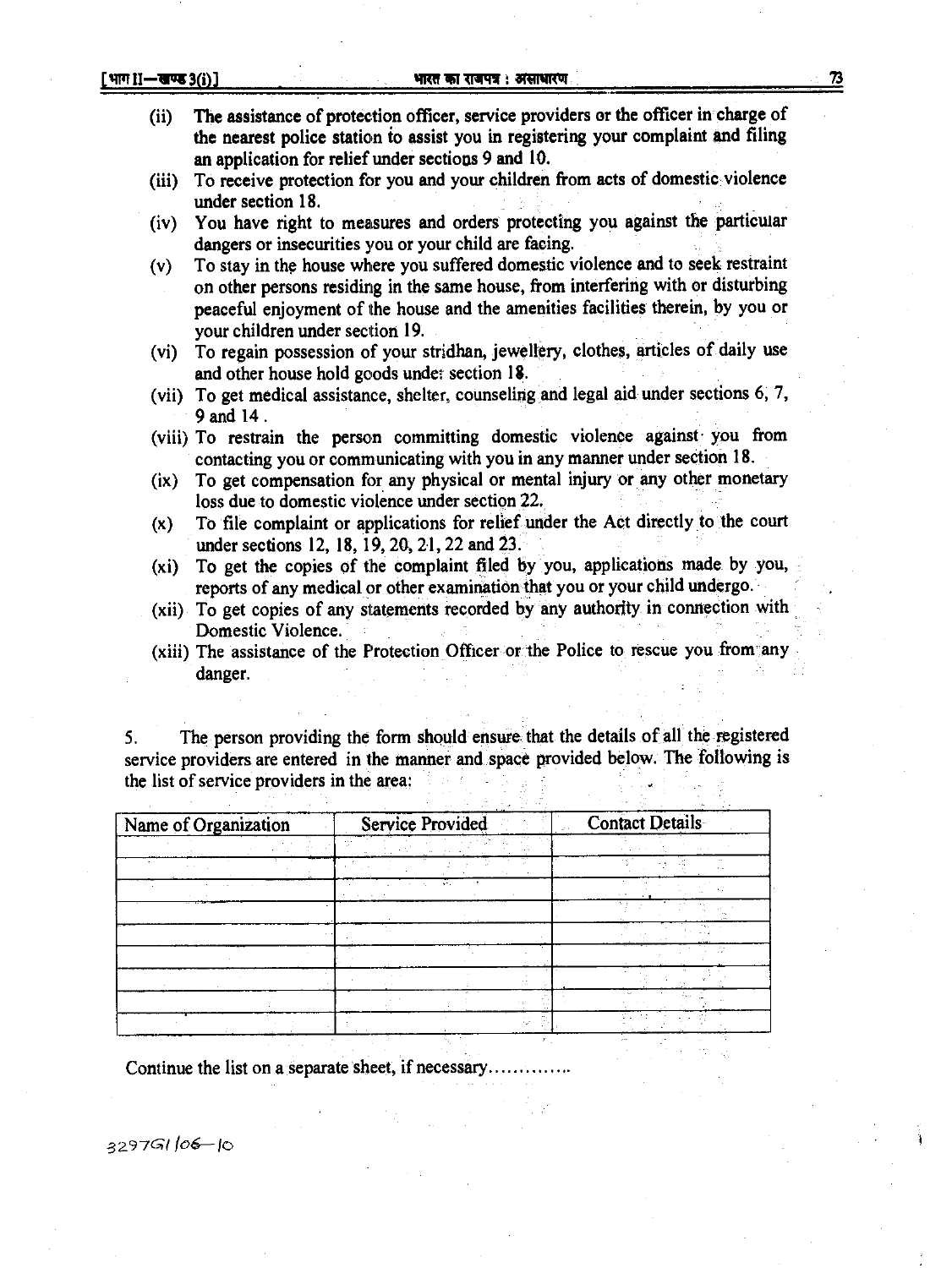### **Form V [See rule 8(1)(iv)I**

### **SAFETY PLAN**

- **1. When a Protection** Officer, Police officer or any other service provider is assisting the woman in providing details in this form, then details in columns C and D ore to be filled in by the Protection Officer, Police officer or any other service provider, as the case may be, in consultation with the complainant and with her consent.
- 2. The aggrieved person in case of approaching the court directly may herself provide details in columns C and D,

3. If the aggrieved person leaves columns C and D blank and approaches the court directly, then details in the said columns are to be provided by the Protection Officer to the court, in consultation with the complainant and with her consent.

|                  | А                                      | R                            |                                   | $\mathbf{D}$             | E                         |
|------------------|----------------------------------------|------------------------------|-----------------------------------|--------------------------|---------------------------|
| SI.              | Violence by the                        | Consequences of              | Apprehensions of the              | <b>Measures required</b> | <b>Orders sought from</b> |
| No.              | Respondent                             | violence mentioned in        | <b>Aggrieved Person regarding</b> | for safety               | the                       |
|                  |                                        | Column A suffered by         | violence mentioned in             |                          | court                     |
|                  |                                        | the Aggrieved Person         | Column A                          |                          |                           |
| 1.               | Physical violence by the               | Complainant's perception     | (a) Repetition                    |                          |                           |
|                  | Respondent                             | that she and her children    | (b) Escalation                    |                          |                           |
|                  |                                        | are at risk of repetition of | (c) Fear of injury                |                          |                           |
|                  |                                        | physical violence            | (d) Any other, specify            |                          |                           |
| 2.               | Any sexual act abusing,                | (a) Depression               | (a) Repetition                    |                          |                           |
|                  | humiliating or                         | (b) At risk of repetition of | (b) Escalation                    |                          |                           |
|                  | degrading, otherwise                   | such an act                  | (c) Any other, specify            |                          |                           |
|                  | violative of your <sup>9</sup> dignity | (c) Facing attempts to       |                                   |                          |                           |
|                  |                                        | commit such acts             |                                   |                          |                           |
| 3.               | Attempts at                            | (a) Physical injury          | (a) Repetition                    |                          |                           |
|                  | strangulation                          | (b) Mental ill health        | $(b)$ Any other, specify          |                          |                           |
|                  |                                        | (c) Any other, specify       |                                   |                          |                           |
| $\overline{4}$ . | Beatings to the children               | (a) Injury to the children   | (a) Risk of repetition            |                          |                           |
|                  |                                        | (b) Adverse mental effect    | (b) Adverse effect of violent     |                          |                           |
|                  |                                        | of the same on the           | behaviour/environment on the      |                          |                           |
|                  |                                        | children                     | child                             |                          |                           |
|                  |                                        | (c) Any other, specify       |                                   |                          |                           |

**THE GAZETTE OF INDIA: EXTRAORDINARY** 

闫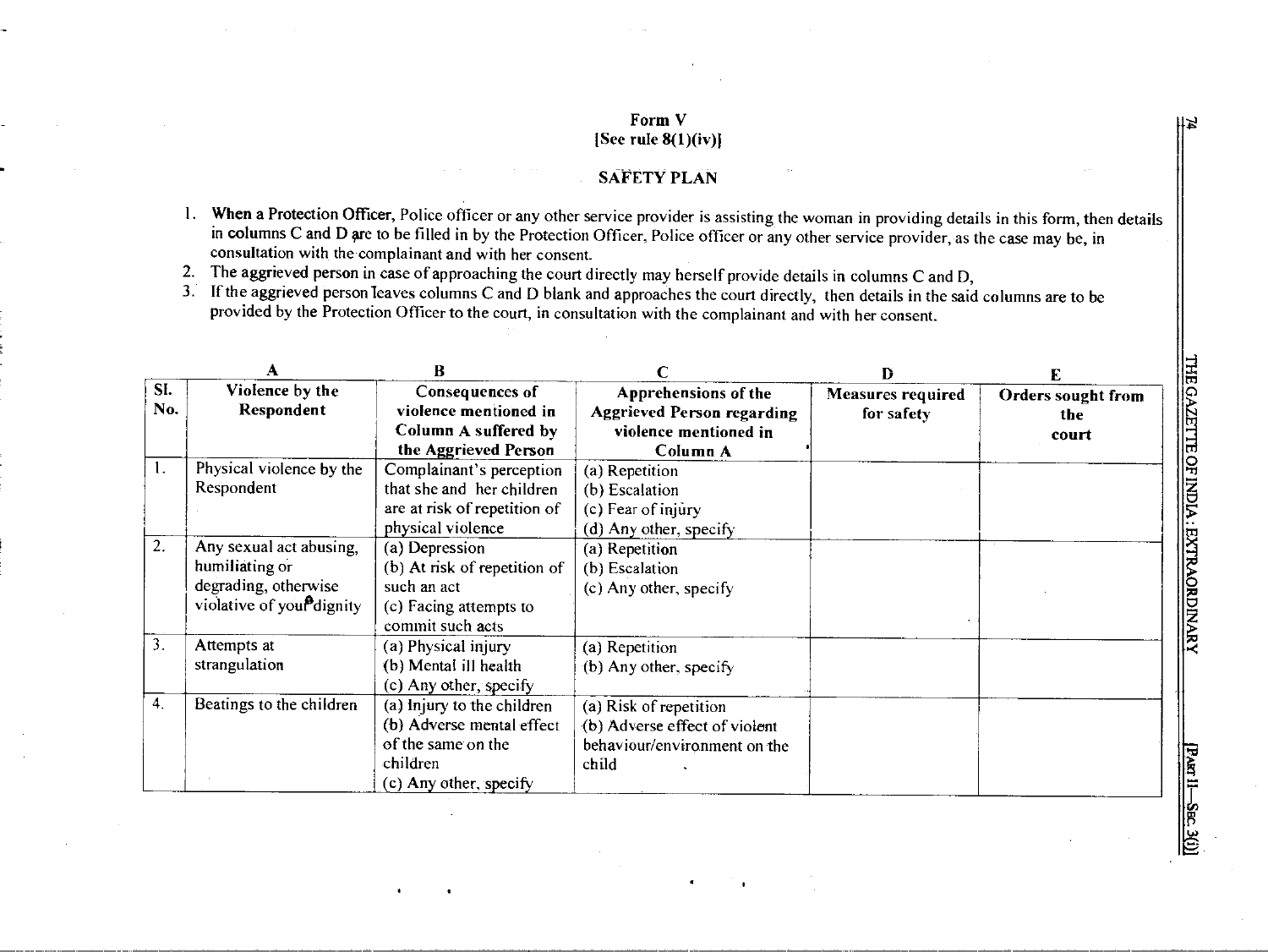|     | A                          | $\mathbf B$                 | С                             | D | Е |                      |
|-----|----------------------------|-----------------------------|-------------------------------|---|---|----------------------|
| 5.  | Threats to commit          | (a) Violent environment     | (a) Actually trying to commit |   |   |                      |
|     | suicide by the .           | in the house                | the same                      |   |   | $\frac{1}{2}$        |
|     | Respondent                 | (b) Threat to safety        | (b) Repetition                |   |   |                      |
|     |                            | (c) Any other, specify      | (c) Any other, specify        |   |   |                      |
| 6.  | Attempts to commit         | (a) Violent environment     | (a) Repetition, escalation,   |   |   |                      |
|     | suicide by the             | in the house                | aggravation of the same       |   |   |                      |
|     | Respondent                 | (b) Insecurity, anxiety,    | (b) Mental trauma, pain       |   |   |                      |
|     |                            | depression, mental trauma   | (c) Any other, specify        |   |   |                      |
|     |                            | (c) Any other, specify      |                               |   |   |                      |
| 7.  | Psychological &            | (a) Depression              | (a) Repetition, escalation,   |   |   |                      |
|     | Emotional abuse of the     | (b) Mental trauma, pain     | aggravation of the same       |   |   |                      |
|     | Complainant lise insults,  | (c) Unsuitable atmosphere   | (b) Mental trauma, pain       |   |   |                      |
|     | ridicule, name calling,    | for the child/children      | (c) Any other, specify        |   |   |                      |
|     | insults for not having a   | (d) Any other, specify      |                               |   |   |                      |
|     | male child, false          |                             |                               |   |   |                      |
|     | accusations of             |                             |                               |   |   |                      |
|     | unchastity, etc            |                             |                               |   |   |                      |
| 8.  | Making verbal threats to   | (a) Living in constant fear | (a) Respondent may carry out  |   |   |                      |
|     | cause harm to the          | (b) Mental trauma, pain     | the mentioned threats         |   |   |                      |
|     | aggrieved person/her       | (c) Any other, specify      | (b) Mental trauma, pain       |   |   | का राजपत्र : असाथारण |
|     | children/parents/relatives |                             | (c) Any other, specify        |   |   |                      |
| 9.  | Forcing not to attend      | (a) Depression              | (a) Repetition                |   |   |                      |
|     | school/college/any other   | (b) Mental trauma, pain     | (b) Mental trauma, pain       |   |   |                      |
|     | educational institution    | (c) Any other, specify      | (c) Any other, specify        |   |   |                      |
| 10. | Forcing to get married     | (a) Depression              | (a) Repetition                |   |   |                      |
|     | when do not want           | (b) Mental trauma, pain     | (b) Mental trauma, pain       |   |   |                      |
|     | to/forcing not to marry a  | (c) Fear of being married   | (c) Any other                 |   |   |                      |
|     | person of choice/forcing   | forcibly                    |                               |   |   |                      |
|     | to marry a particular      | (d) Any other               |                               |   |   |                      |
|     | person of Respondent/s'    |                             |                               |   |   |                      |
|     | choice                     |                             |                               |   |   |                      |
| 11. | Threatening to kidnap      | (a) Living in constant fear | (a) Children might be         |   |   |                      |
|     | the child/children         | (b) Threat to the           | kidnapped                     |   |   |                      |
|     |                            | child/children's safety     | (b) Any other, specify        |   |   |                      |
|     |                            | (c) Any other, specify      |                               |   |   |                      |

 $\label{eq:2.1} \mathcal{L}(\mathcal{L}^{\text{max}}_{\mathcal{L}}(\mathcal{L}^{\text{max}}_{\mathcal{L}})) \leq \mathcal{L}(\mathcal{L}^{\text{max}}_{\mathcal{L}}(\mathcal{L}^{\text{max}}_{\mathcal{L}}))$ 

 $\alpha$  ,  $\alpha$  ,  $\alpha$  ,  $\alpha$ 

 $\mathcal{F}(\mathcal{A})$ 

 $\sim$ 

 $\mathbb{R}$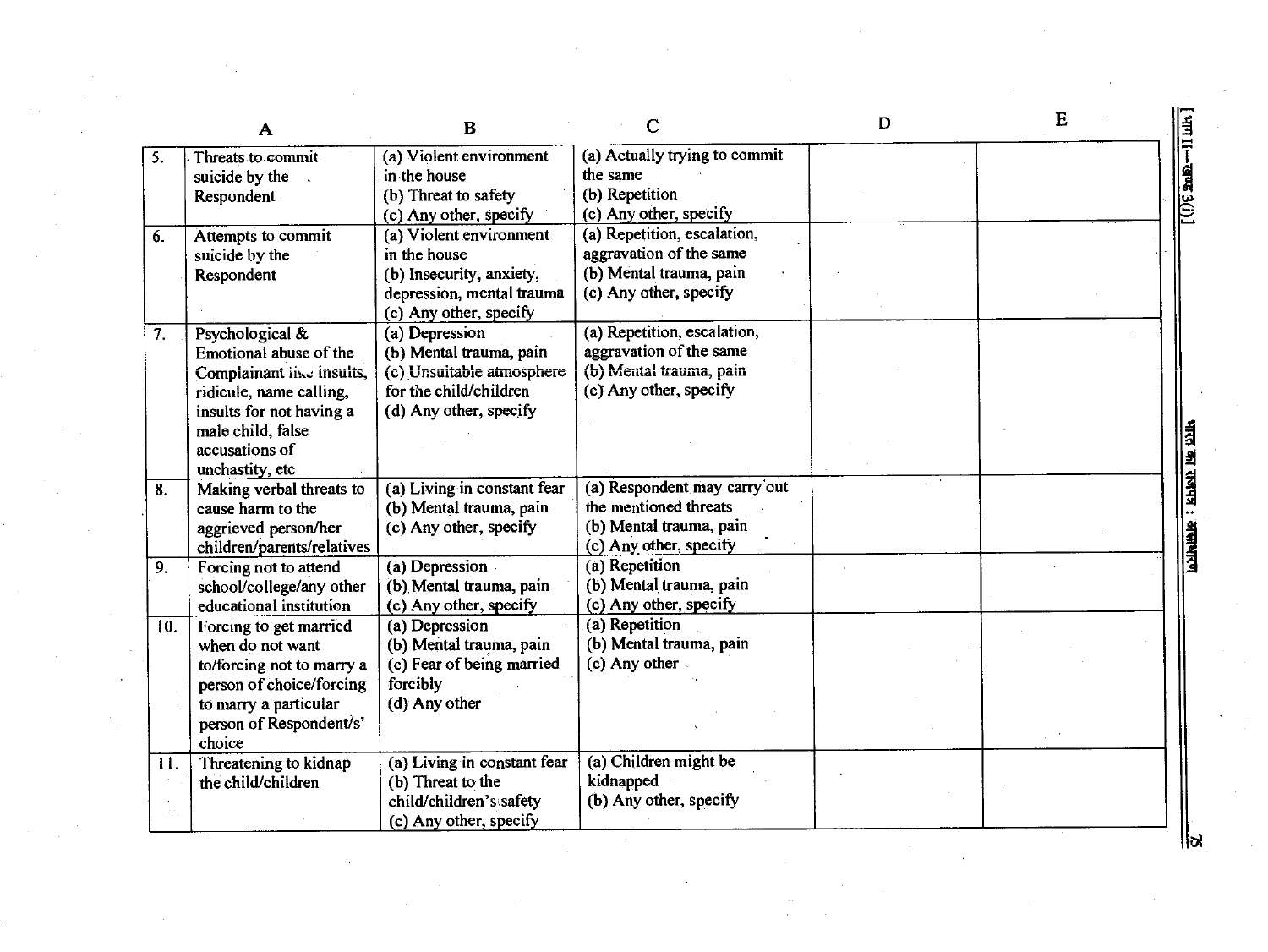|     | Α                                                                                          | B                                                                                                                 | С                                                                                                                                                                          | D | $\bf{E}$ |
|-----|--------------------------------------------------------------------------------------------|-------------------------------------------------------------------------------------------------------------------|----------------------------------------------------------------------------------------------------------------------------------------------------------------------------|---|----------|
| 12. | Actually causing harm to<br>the aggrieved<br>person/children/relatives                     | (a) Living in constant fear<br>of further harm<br>(b) Any other, specify                                          | (a) Repetition<br>(b) Escalation<br>(c) Fear of injury                                                                                                                     |   |          |
|     |                                                                                            |                                                                                                                   | (d) Any other, specify                                                                                                                                                     |   |          |
| 13. | Substance abuse<br>(drugs/alcohol)                                                         | (a) Living in constant fear<br>of abusive and violent<br>behaviour by the<br>Respondent due to<br>substance abuse | (a) Physical violence after<br>consuming the same<br>(b) Abusive behaviour after<br>consuming the same<br>(c) Non payment of                                               |   |          |
|     |                                                                                            | (b) Deprived of leading a<br>normal life<br>(c) Any other, specify                                                | maintenance/household<br>expenses<br>(d) Any other, specify                                                                                                                |   |          |
| 14. | History of criminal<br>behaviour                                                           | (a) Constant fear of<br>violence<br>(b) Fear of revenge by the<br>Respondent                                      | (a) Respondent has a tendency<br>to violate law and is likely to<br>flout orders passed by the court<br>against him<br>(b) Respondent might cause<br>harm to the aggrieved |   |          |
|     |                                                                                            |                                                                                                                   | person/children for filing any<br>further proceedings<br>(c) Any other, specify                                                                                            |   |          |
| 15. | Not provided money<br>towards maintenance,<br>food, clothes, medicines,<br>etc.            | (a) Driven towards<br>vagrancy and destitution<br>(b) Any other, specify                                          | (a) Have to face great hardship<br>to fulfill the needs and<br>requirements of her<br>child/children and herself<br>(b) Any other, specify                                 |   |          |
| 16. | Stopped, disturbed from<br>carrying on employment<br>or not allowed to take up<br>the same | a) Not able to fulfill the<br>basic needs for yourself<br>and your children<br>b) Any other, specify              | a) Have to face great hardship<br>to fulfill the needs and<br>requirements of her<br>child/children and herself<br>b) Any other, specify                                   |   |          |
| 17. | Forced out of the house.<br>stopped from accessing<br>or using any part of the             | (a) Having no place to<br>stay for yourself and your<br>children                                                  | (a) Safety of her child/children<br>and horself<br>(b) Have to face great hardship                                                                                         |   |          |

 $\sim$ 

÷,

 $\mathbb{R}^2$ 

 $\sim 10^7$ 

 $\mathcal{L}_{\text{max}}$  and  $\mathcal{L}_{\text{max}}$ 

 $\mathcal{L}^{\text{max}}_{\text{max}}$ 

 $\mathcal{L}^{\text{max}}_{\text{max}}$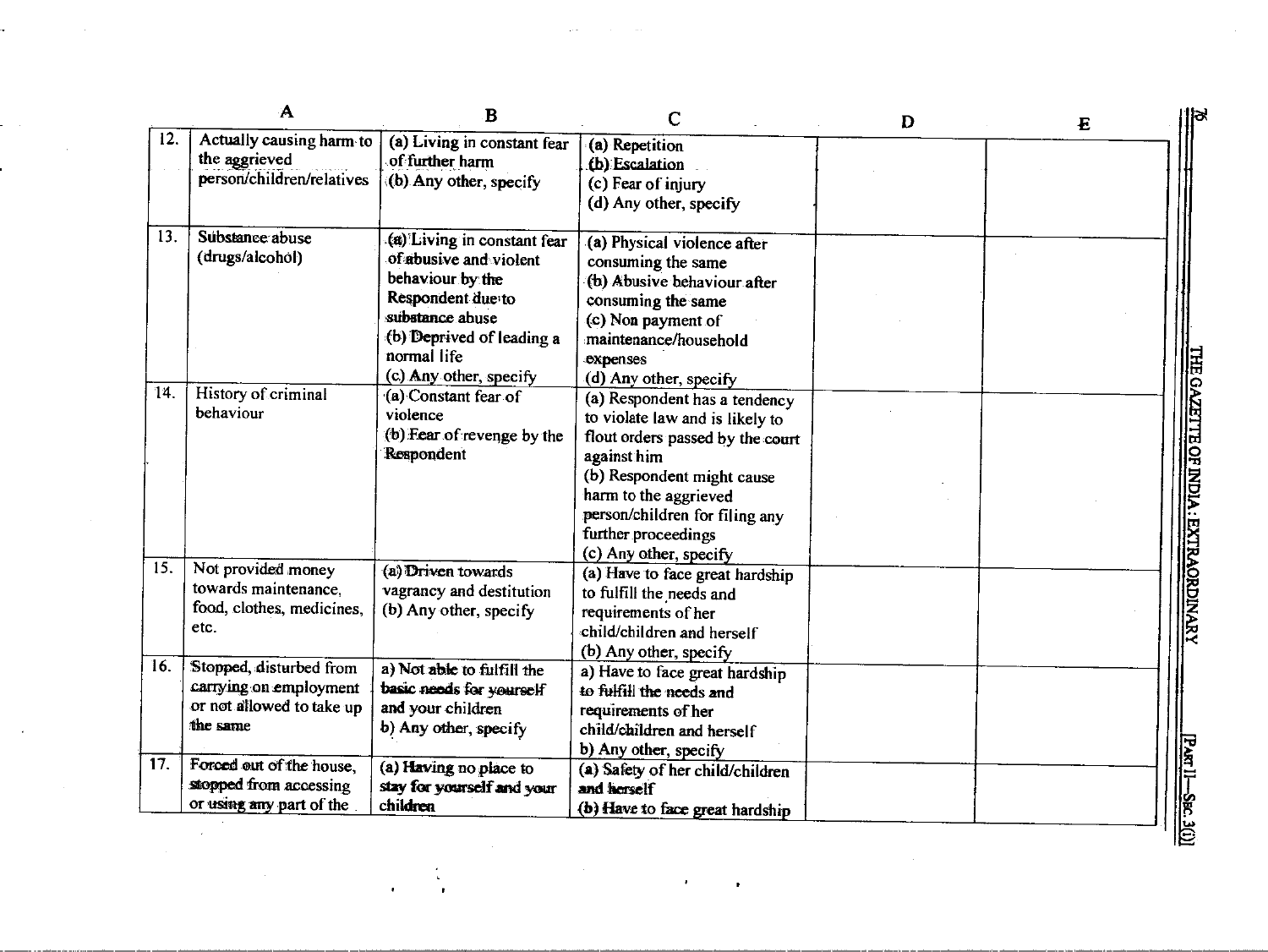|     | A                                                                                          | B                                                                                                                                                                           |                                                                                                                                  | D | E |
|-----|--------------------------------------------------------------------------------------------|-----------------------------------------------------------------------------------------------------------------------------------------------------------------------------|----------------------------------------------------------------------------------------------------------------------------------|---|---|
|     | house or prevented from<br>leaving the same                                                | (b) Being restricted to a<br>particular area of the<br>house                                                                                                                | in providing shelter for her and<br>her children<br>(c) Any other, specify                                                       |   |   |
| 18. | Not allowed use of<br>clothes, articles or things<br>of general household use              | (a) Losing possession of<br>the same<br>(b) Not having resources<br>to replace the same                                                                                     | (a) The same may be disposed<br>off by the Respondent<br>(b) Any other                                                           |   |   |
| 19. | Non payment of rent in<br>case of a rented<br>accommodation                                | (a) Being asked to leave<br>the same by the owner on<br>such non payment<br>(b) No alternate<br>accommodation to go to<br>(c) No income to afford a<br>rented accommodation | (a) Losing shelter<br>(b) Facing great hardship.<br>(c) Any other, specify                                                       |   |   |
| 20. | Sold, pawned stridhan or<br>any other valuables<br>without informing or<br>without consent | (a) Loss of valuables or<br>property<br>(b) Any other, specify                                                                                                              | (a) The same may be disposed<br>off by the Respondent<br>(b) Any other, specify                                                  |   |   |
| 21. | Dispossessed of stridhan                                                                   | (a) Deprived of the<br>property in her possession<br>(b) Any other, specify                                                                                                 | (a) The same may be disposed<br>off by the Respondent<br>(b) Fear of never receiving the<br>same again<br>(c) Any other, specify |   |   |
| 22. | Breach of civil/criminal<br>court order, specify<br>order                                  | Please specify                                                                                                                                                              | Please specify                                                                                                                   |   |   |

**Signature Aggrieved Person** 

**Signature Service Provider/ Protection Officer/Police Officer** 

 $\mathbb{Z}$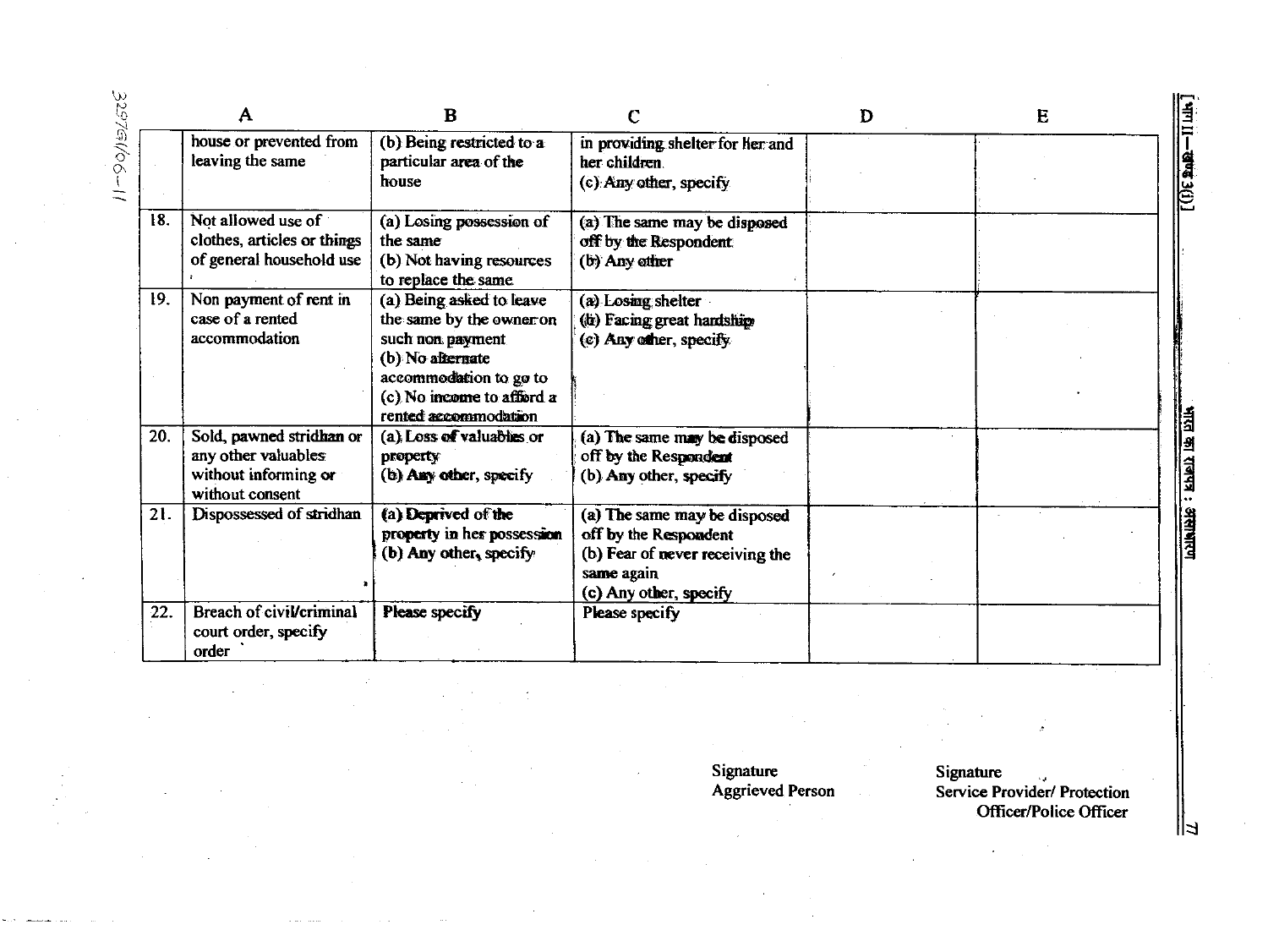## **FORM VI**

# **{ See rule 11(1; )**

# **Form for registration as service providers under section 10(1) of the Protection of Women from Domestic Violence Act, 2005**

| 1.      | Name of the applicant                                                                                                                                                                          |                                                                                                                                                                                                                                                                                                                                         |
|---------|------------------------------------------------------------------------------------------------------------------------------------------------------------------------------------------------|-----------------------------------------------------------------------------------------------------------------------------------------------------------------------------------------------------------------------------------------------------------------------------------------------------------------------------------------|
| $2 - 1$ | Address alongwith Phone<br>number, e-mail address, if<br>any.                                                                                                                                  |                                                                                                                                                                                                                                                                                                                                         |
| 3.      | Services being rendered                                                                                                                                                                        | <b>J</b> Shelter<br><b>3 Psychiatric Counselling</b><br><b>E</b> Family counselling<br>$\Box$ Vocational<br>Training<br>Centre<br>□ Medical Assistance<br><b>B</b> Awareness Programme<br>Counselling for a group<br>of people who<br>are<br>victims of domestic<br>family<br>violence<br>and<br>disputes<br>$\Box$ Any other, specify. |
| 4.      | Number of persons employed<br>for providing<br>such<br>services:                                                                                                                               |                                                                                                                                                                                                                                                                                                                                         |
| 5.      | Whether providing the<br>required services in your<br>institution<br>requires<br>certain statutory minimum<br>professional<br>qualification? If yes,<br>please specify and<br>give<br>details. |                                                                                                                                                                                                                                                                                                                                         |
| $\,6$ . | Whether list of names of<br>persons<br>and the<br>the<br>capacity in which they are<br>their<br>working<br>and<br>professional qualification<br>is attached?                                   | $\Box$ Yes<br>$\Box$ No                                                                                                                                                                                                                                                                                                                 |

'78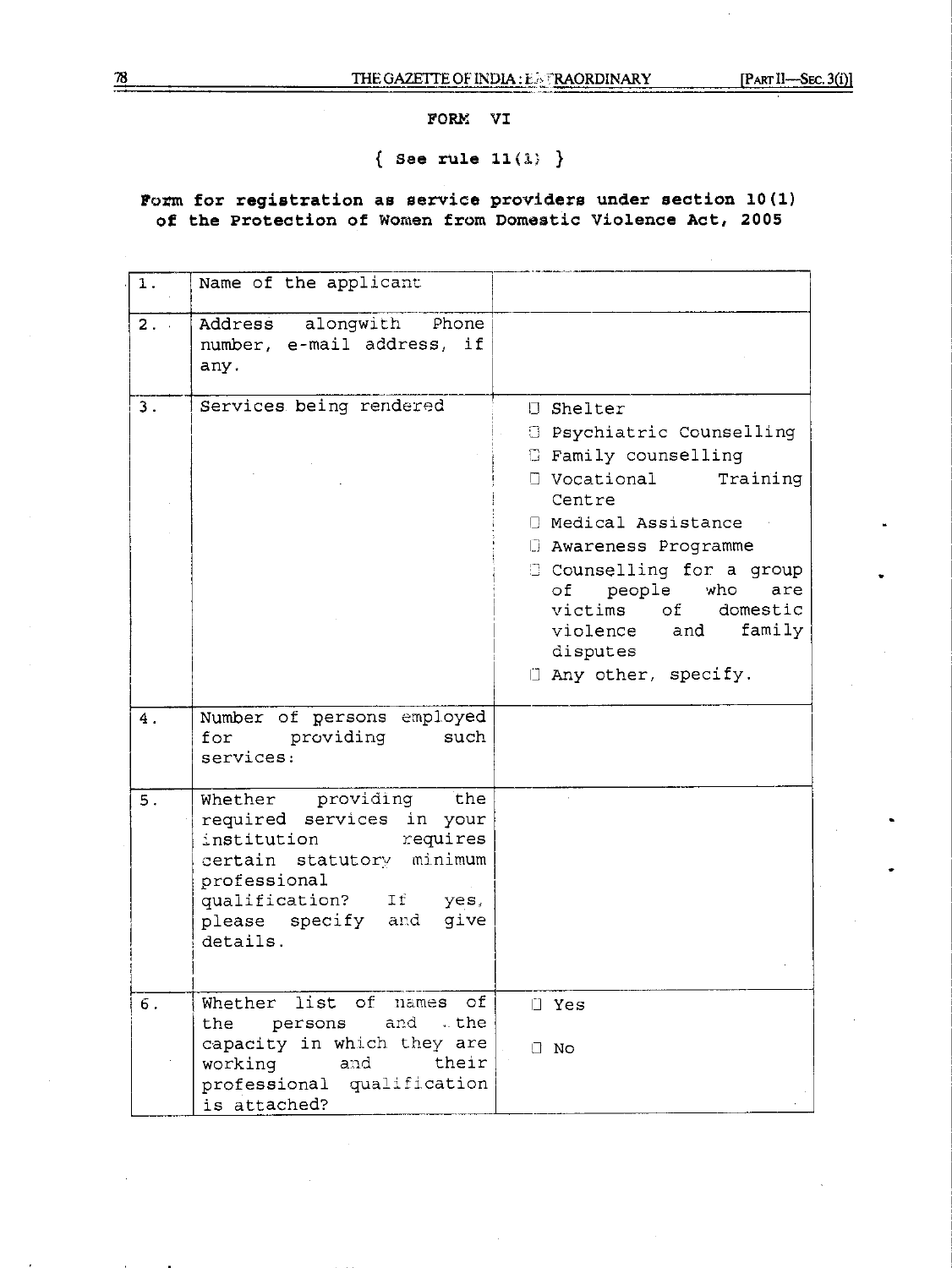# <u>[भाग II-स्वण्ड 3(i)]</u> **at Late 20 and 20 and 20 and 20 and 31 and 31 and 32 and 32 and 32 and 32 and 32 and 32 and 32 and 32 and 32 and 32 and 32 and 32 and 32 and 32 and 32 and 32 and 32 and 32 and 32 and 32 and 32 and**

| which<br>the<br>for<br>Period<br>7.<br>$\Box$ 3 years<br>being<br>services<br>are<br>$\Box$ 4 years<br>rendered:<br>5 years<br>O<br>$\Box$ 6 years<br>I More than 6 years<br>under<br>registered<br>Whether<br>${\bf 8}$ .<br>$\Box$ Yes<br>any law/regulation<br>$\Box$ No<br>give<br>the<br>Ιf<br>yes,<br>registration Number |  |
|---------------------------------------------------------------------------------------------------------------------------------------------------------------------------------------------------------------------------------------------------------------------------------------------------------------------------------|--|
|                                                                                                                                                                                                                                                                                                                                 |  |
|                                                                                                                                                                                                                                                                                                                                 |  |
|                                                                                                                                                                                                                                                                                                                                 |  |
|                                                                                                                                                                                                                                                                                                                                 |  |
|                                                                                                                                                                                                                                                                                                                                 |  |
|                                                                                                                                                                                                                                                                                                                                 |  |
|                                                                                                                                                                                                                                                                                                                                 |  |
|                                                                                                                                                                                                                                                                                                                                 |  |
|                                                                                                                                                                                                                                                                                                                                 |  |
|                                                                                                                                                                                                                                                                                                                                 |  |
|                                                                                                                                                                                                                                                                                                                                 |  |
| Whether<br>requirements<br>9.                                                                                                                                                                                                                                                                                                   |  |
| prescribed<br>by the b<br>any                                                                                                                                                                                                                                                                                                   |  |
| regulatory body or<br>28W                                                                                                                                                                                                                                                                                                       |  |
| fulfilled?                                                                                                                                                                                                                                                                                                                      |  |
|                                                                                                                                                                                                                                                                                                                                 |  |
| the<br>name<br>and<br>Ιf<br>yes,                                                                                                                                                                                                                                                                                                |  |
| address of the regulatory                                                                                                                                                                                                                                                                                                       |  |
| body:                                                                                                                                                                                                                                                                                                                           |  |
|                                                                                                                                                                                                                                                                                                                                 |  |
| Note:- In case of a shelter home, details under column 10 to                                                                                                                                                                                                                                                                    |  |
| 18 are to be entered by registering authority after inspection                                                                                                                                                                                                                                                                  |  |
| of the shelter home.                                                                                                                                                                                                                                                                                                            |  |
|                                                                                                                                                                                                                                                                                                                                 |  |
| 10.<br>Whether there is adequate<br>$\Box$ Yes                                                                                                                                                                                                                                                                                  |  |
| space in the shelter home<br>$\Box$ No                                                                                                                                                                                                                                                                                          |  |
|                                                                                                                                                                                                                                                                                                                                 |  |
| the<br>11.<br>of<br>Measured area                                                                                                                                                                                                                                                                                               |  |
| entire premise                                                                                                                                                                                                                                                                                                                  |  |
|                                                                                                                                                                                                                                                                                                                                 |  |
| Number of rooms<br>12.                                                                                                                                                                                                                                                                                                          |  |
| 13.<br>Area of the rooms                                                                                                                                                                                                                                                                                                        |  |
| security<br>14.<br>Details of                                                                                                                                                                                                                                                                                                   |  |
| arrangements available                                                                                                                                                                                                                                                                                                          |  |
|                                                                                                                                                                                                                                                                                                                                 |  |
| Whether a record available<br>15.                                                                                                                                                                                                                                                                                               |  |
| for maintaining<br>a                                                                                                                                                                                                                                                                                                            |  |
| functional telephone                                                                                                                                                                                                                                                                                                            |  |
| connection for the use of                                                                                                                                                                                                                                                                                                       |  |
| last 3<br>inmates for the                                                                                                                                                                                                                                                                                                       |  |
| years                                                                                                                                                                                                                                                                                                                           |  |
| Distance of the nearest<br>16.                                                                                                                                                                                                                                                                                                  |  |
| dispensary/ clinic/medical                                                                                                                                                                                                                                                                                                      |  |
| facility                                                                                                                                                                                                                                                                                                                        |  |
| any arrangement<br>17.<br>Whether<br>$\Box$ Yes                                                                                                                                                                                                                                                                                 |  |
| for regular visits by a<br>$\Box$ No                                                                                                                                                                                                                                                                                            |  |
| medical professional has                                                                                                                                                                                                                                                                                                        |  |
| been made?<br>If yes, name of the                                                                                                                                                                                                                                                                                               |  |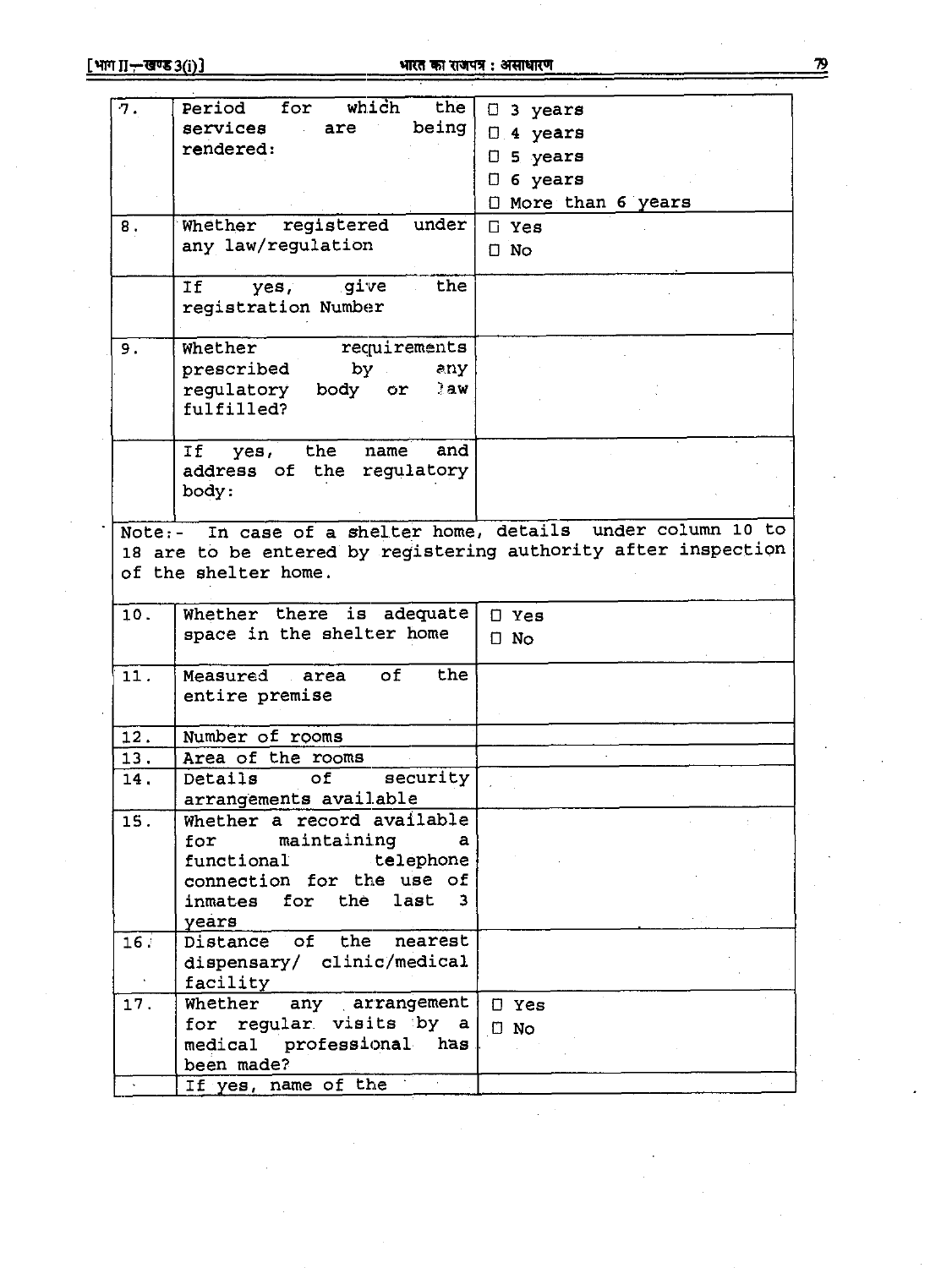| Medical Professional                                                                                                                   |
|----------------------------------------------------------------------------------------------------------------------------------------|
| Address                                                                                                                                |
| Contact number                                                                                                                         |
| Qualification                                                                                                                          |
| Specialization                                                                                                                         |
| 18. Any other facilities available, specify                                                                                            |
| Note:- In case of a counseling centre, details under column 19<br>to 25 are to be entered after inspection by registering<br>authority |
| 19. Number of counselors in the centre                                                                                                 |
| 20. Minimum qualification of the counselors, specify                                                                                   |
| $\square$ Under graduate $\square$ Graduate $\square$ Post graduate.                                                                   |
| □ Diploma holder □ Professional degree                                                                                                 |
| $\Box$ Any other, specify                                                                                                              |
| 21. Experience of the counselors                                                                                                       |
| $\sqcup_1$ year $\sqcup_2$ years<br>Less than a year                                                                                   |
| Ц<br>More than 3 years<br>$\Box$<br>3 years                                                                                            |
| Professional qualification/experience of counselors<br>22.                                                                             |
| n Professional degree                                                                                                                  |
| □ Experience in family counseling as                                                                                                   |
| organization)                                                                                                                          |

 $\bar{\gamma}$